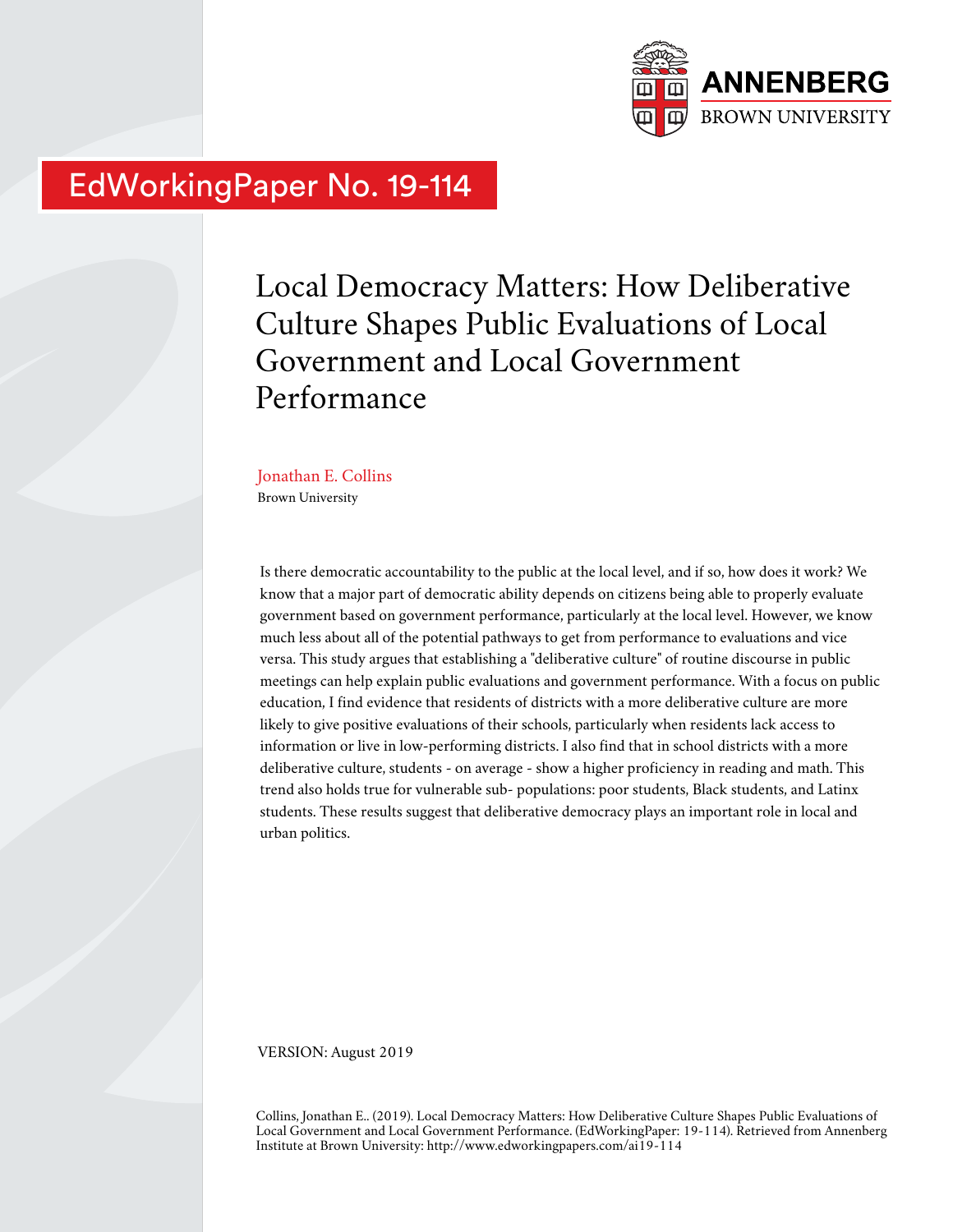## **Local Democracy Matters: How Deliberative Culture Shapes Public Evaluations of Local Government and Local Government Performance**

Jonathan E. Collins Department of Education Brown University

### *Abstract:*

Is there democratic accountability to the public at the local level, and if so, how does it work? We know that a major part of democratic ability depends on citizens being able to properly evaluate government based on government performance, particularly at the local level. However, we know much less about all of the potential pathways to get from performance to evaluations and vice versa. This study argues that establishing a "deliberative culture" of routine discourse in public meetings can help explain public evaluations and government performance. With a focus on public education, I find evidence that residents of districts with a more deliberative culture are more likely to give positive evaluations of their schools, particularly when residents lack access to information or live in low-performing districts. I also find that in school districts with a more deliberative culture, students - on average - show a higher proficiency in reading and math. This trend also holds true for vulnerable sub- populations: poor students, Black students, and Latinx students. These results suggest that deliberative democracy plays an important role in local and urban politics.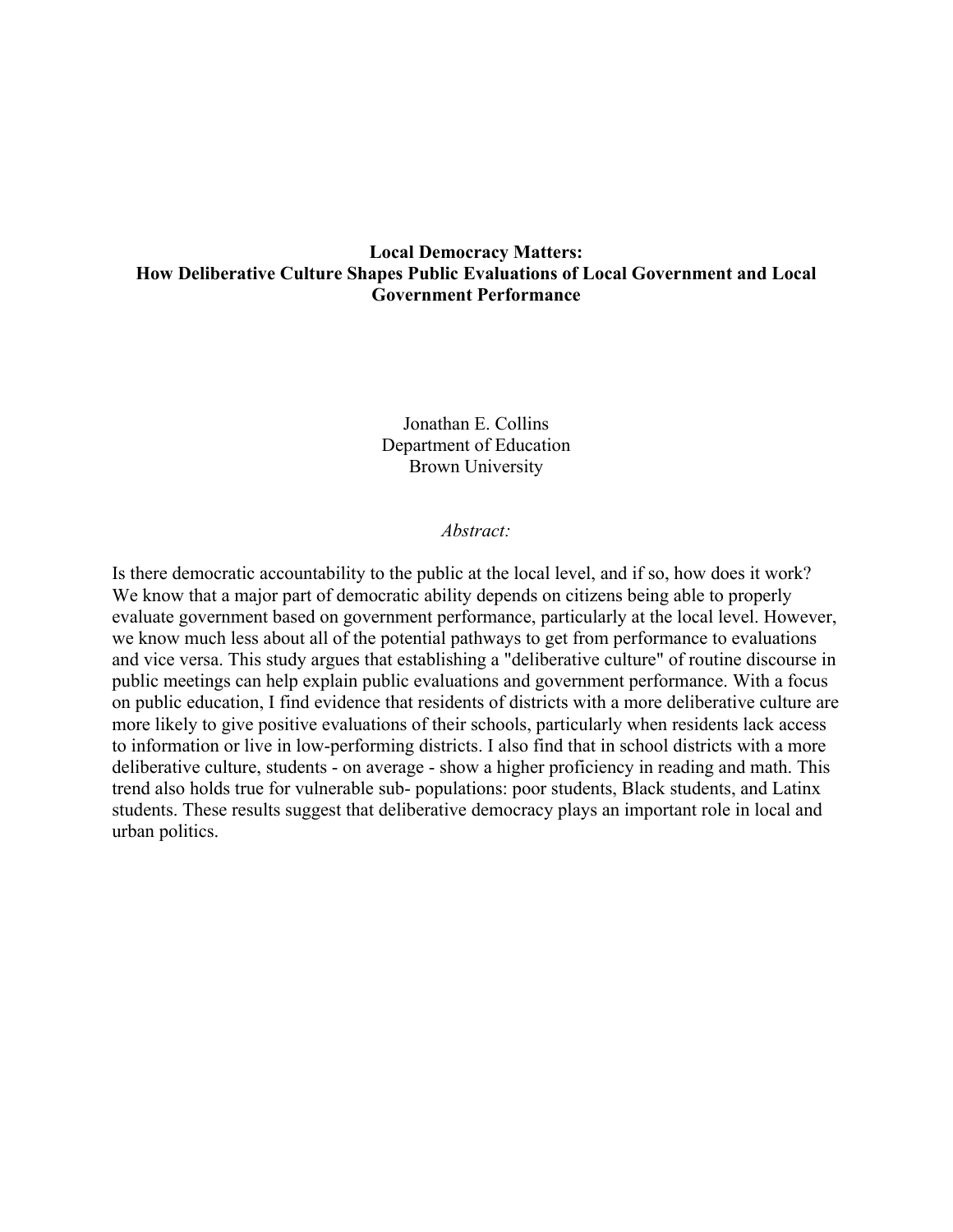## **Introduction**

Is there democratic accountability to the public at the local level, and if so, how does it work? We know that a major part of democratic ability depends on citizens being able to properly evaluate government based on government performance (Fiorina 1978; Lewis-Beck and Steigmaier 2000). We have ample evidence that this performance is central to evaluations at the local level in particular (See Chingos et al. 2012). However, we know much less about all of the potential pathways to get from performance to evaluations. I am arguing that one pathway is deliberation, where local governments work to promote public discourse in order incorporate the public into the decision-making process. There has been a significant amount of research from deliberation scholars on how structured deliberation leads to increased legitimacy (Baiocchi 2001) and political knowledge (Fishkin and Luskin 2005; Esterling et al. 2011). A subset of this research has even focused on cities and special municipal governing efforts (Fung 2009; Warren and Pearse 2008). However, studies of deliberation have largely focused on controlled environments with not enough to say about its applicability to existing communities. As a result, local and urban politics researchers have yet to employ deliberation as a way in which centralized local governments achieve democratic accountability. I address these gaps by investigating the following questions. First, are city residents' perceptions of the quality of their local services related the extent to which their local governments promote routine deliberation with the public? Second, do local governments who promote routine deliberation actually perform better?

This study, therefore, examines the relationship between what I call the "deliberative culture" of municipal institutions and both residents' evaluations of local government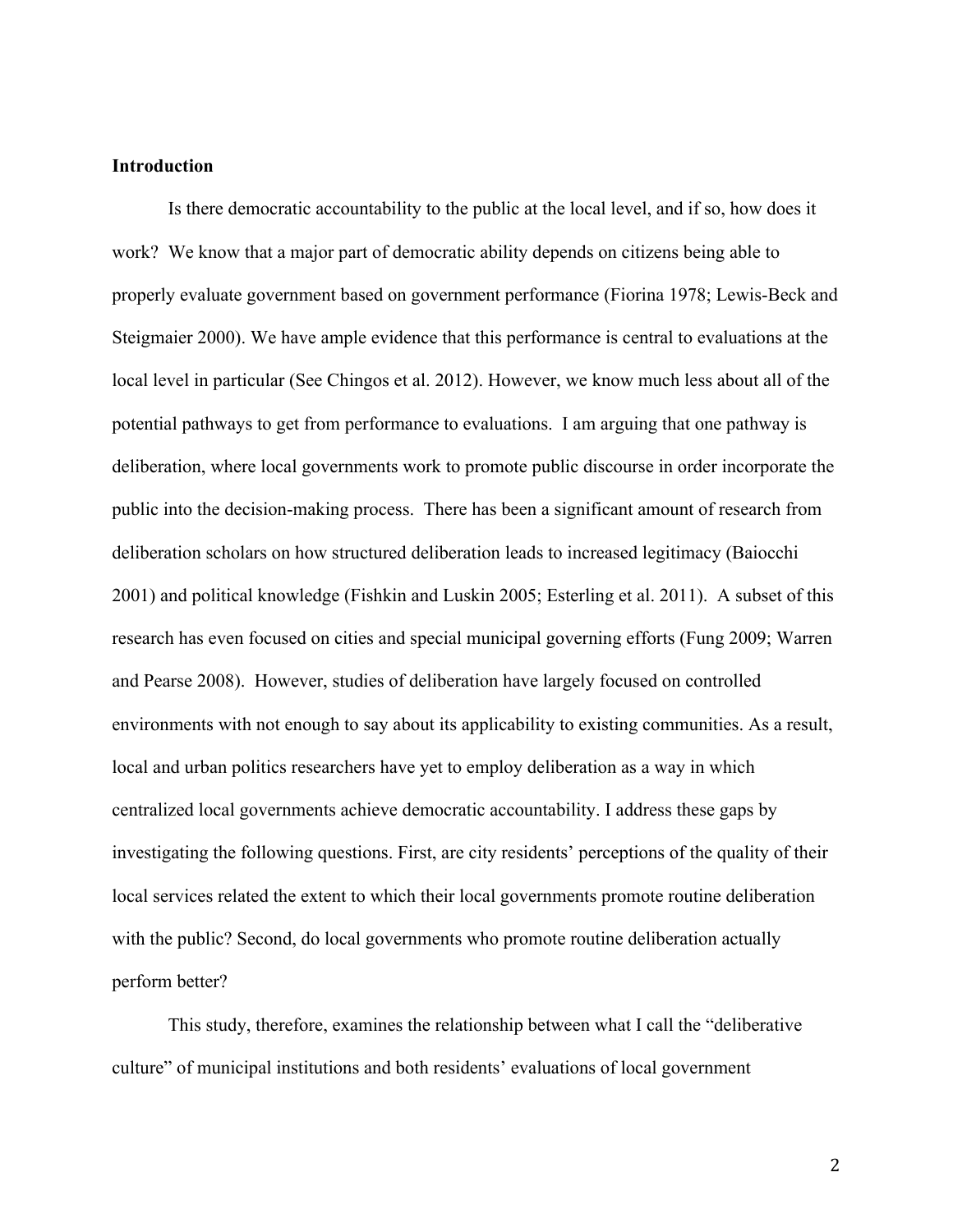performance and how well local governments actually perform. I define deliberative culture as the extent to which leadership-initiated deliberative practices in public meetings solidifies into a community-wide culture of inclusion. I argue that local residents develop more positive evaluations of their local institutions when those institutions promote deliberative practices between residents and their public officials, and local institutions that promote deliberation, in turn, experience better performance outcomes. The study has four components: 1) a nationallevel analysis that links individual perceptions of local government deliberation to their evaluations of government performance, 2) a study of Los Angeles County that matches government elite perceptions of deliberation to their constituents' evaluations of government performance, 3) year-long observations of deliberations at board meetings that I match to the governing elite perceptions of deliberation, and 4) an analysis of the link between governing elite perceptions of deliberation and actual government performance captured through measures of student academic achievement. The individual and governing elite perceptions of deliberation, respectively, formulate two new measures of democratic behavior: the Public Perceptions of Deliberation Index (PPDI) captures resident perceptions and the Governing Elite Perceptions of Deliberation Index (GEPDI) encapsulates governing elite perceptions of deliberation. Both measures center on public discourse and are derived based on the deliberative democracy theoretical framework.

This project focuses on public education and school districts. In contrast to the work that links performance evaluations directly to performance indicators, I find evidence that residents living in districts with a strong deliberative culture are more likely to make positive evaluations of local government performance, particularly in districts that are low-performing. I find evidence that the governing elite perceptions of deliberative culture largely match actual video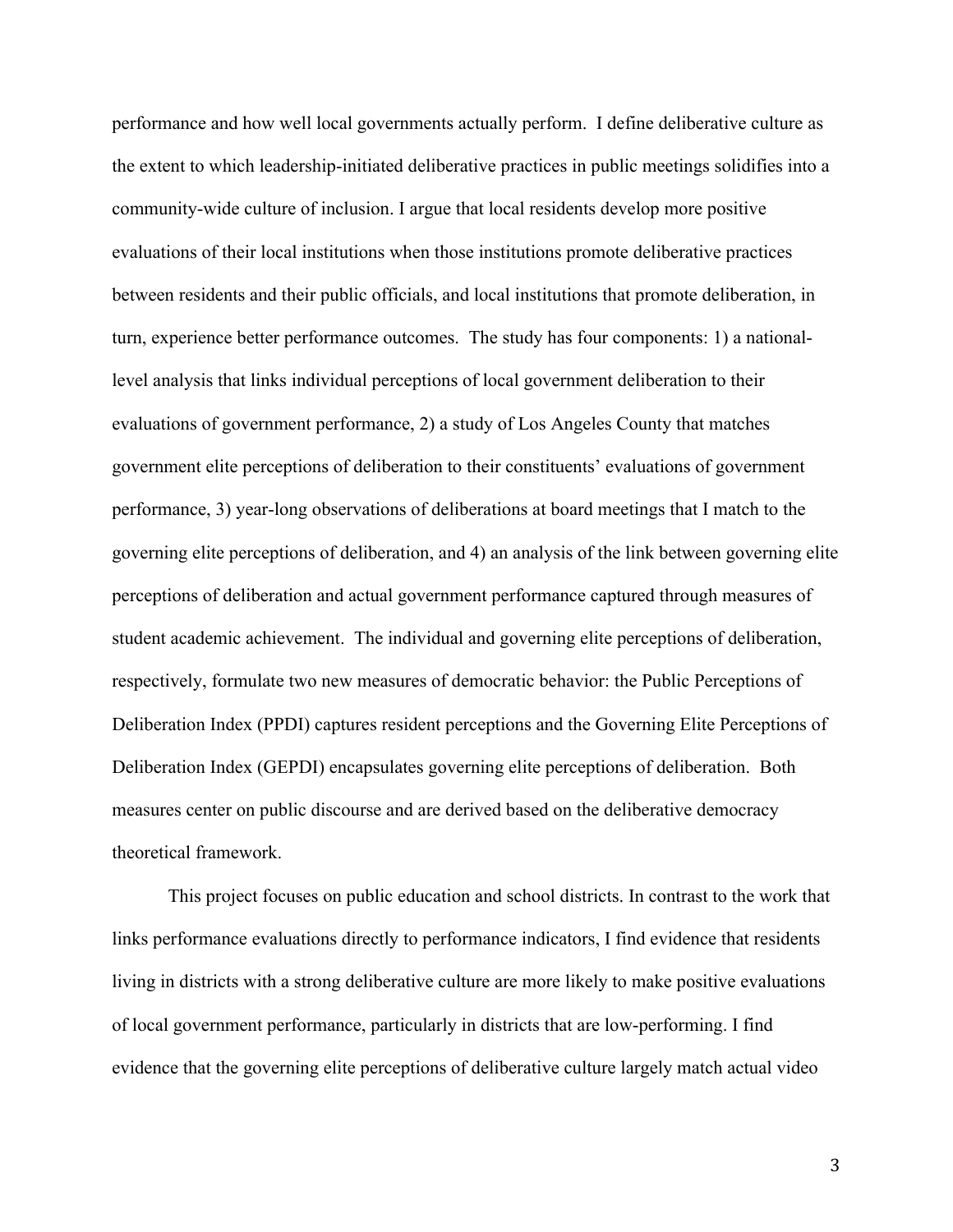observations of meeting recordings. I also find evidence that districts with a stronger deliberative culture perform better, particularly for vulnerable sub-populations. Specifically, students on average demonstrate a higher proficiency in reading and math. However, economically disadvantaged as well as Black and Latinx students, in particular, show higher proficiency in math and reading in more deliberative districts. In sum, focusing on a model of democratic accountability centered on a culture of discourse reveals major implications for government performance at the local level.

#### **Performance Evaluations and Government Performance at the Local Level**

There is tremendous debate in the local and urban politics literature on the types of indicators or heuristics that residents of cities use to make political evaluations. Much of the recent work demonstrates the importance of retroactive assessments of government performance in evaluating mainly local candidates (Berry and Howell 2007; Oliver et al. 2012) but also the quality of local public services (Chingos et al. 2012; Holbein 2016). This work is good at explaining positive evaluations in places where local governments perform well (and negative evaluations in places where local governments perform poorly). These studies show that, when things do (or do not) go well, people remain attentive and take notice. That work relies on residents accessing information of government performance to mediate performance-based evaluations (Schueler and West 2015), which makes sense: people typically have to *know* that their district is good in order to evaluate it as such. However, we still know very little about why people make positive evaluations when they are not well informed, not overly active, or when they *are* well informed that their local government is performing poorly.

In addition to gaps on performance evaluations, the work on retroactive assessments leaves open alternative pathways for how to actually improve government performance. The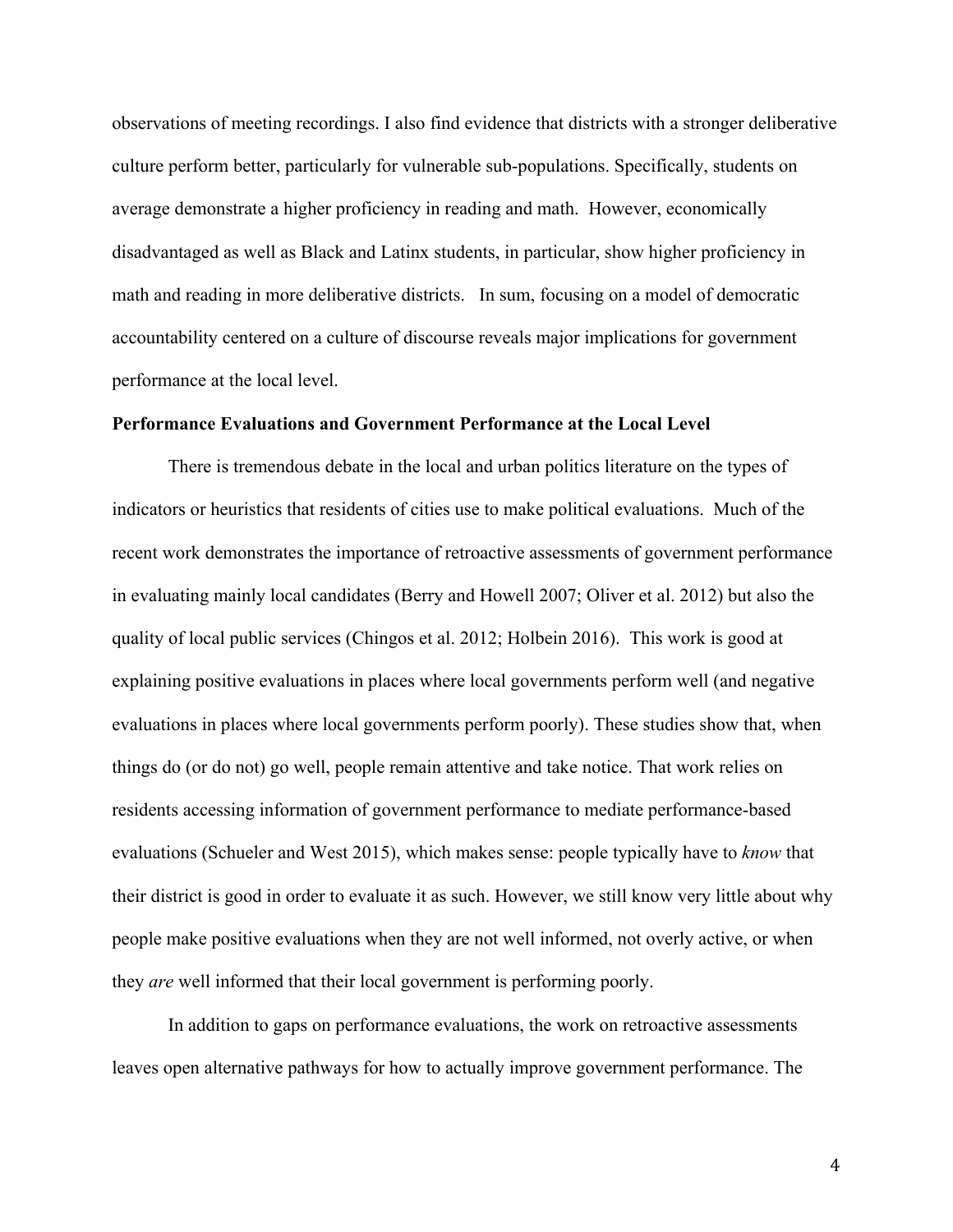retroactive-evaluation-based approach suggests that the dissemination of information and information transparency could be central to improving performance, but that leaves the primary prescription centered on the members of the public using information to select the proper candidates in local elections. However, research has also demonstrated inequities in participation (Oliver 1999; Hajnal 2009) and representation (Hartney and Flavin 2014; Kogan et al. 2016) that favor residents with the least amount of need. So, the retroactive assessment literature also leaves room to further conceptualize the type of model of democratic accountability that could result in increased performance, particularly for vulnerable subpopulations.

There are alternative heuristics that have also been offered as ways to think about local democratic accountability. Studies have shown that partisan and ideological cleavages from federal and state politics can filter into evaluations at the local level (Kaufmann 2004; Tausanovitch and Warsaw 2014). Research has also identified the way in which co-ethnic racial cues play a major role as well (Bobo and Gilliam 1990; Howell 2007; Hajnal 2009; Barreto 2010). These models are especially useful for explaining how resident evaluations may not always match retroactive assessments of performance. However, we have yet to fully determine how descriptive representation directly leads to positive evaluations of local government. Specific to the racial cue hypothesis, studies have shown how minority elected officials, in particular, engage in a range of grassroots (Tate 2003) and symbolic activity (Gilliam 1996; Marschall and Ruhill 2007) in route to shaping evaluations. So, it could very well be the case that racial cues are doing the work of partially tapping into something else.

The same gap applies to the racial and partisan cue narratives in the context of improving government performance. Studies provide evidence that partisan (Gerber and Hopkins 2011) and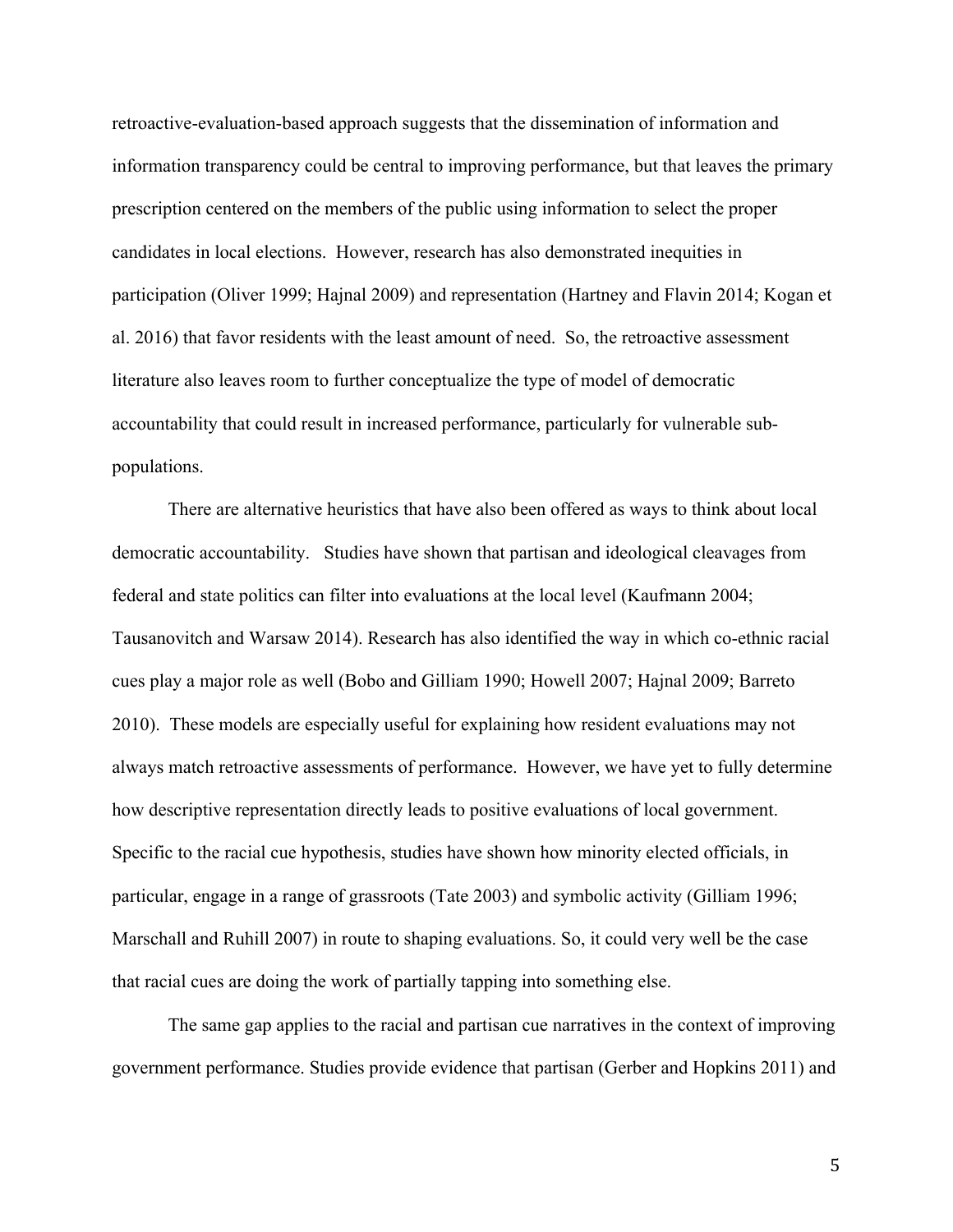racial (Meier and England 1984) descriptive representation, as well as the intersection of both (Meier and Rutherford 2016), can be attributed to improved government performance. However, scholars have yet to exhaustively determine the ways in which descriptive representation could lead to improved government performance. The conventional route is the notion that co-partisan or co-ethnic representatives "know what's best" for their groups. Another narrative is that descriptive representation lends itself to the inclusion of certain constituencies into the decisionmaking process.

I advance this literature by incorporating deliberation as an alternative conceptual model of how residents of cities evaluate government performance. Deliberation offers normative parameters for how democratic activity undertaken by public officials could also play a role in how residents evaluate the quality of their public services and goods. In particular, efforts by local governing boards to engage in deliberation with their constituents should improve the legitimacy of the decision-making, which can shift evaluations of performance – particularly when information is absent or performance is relatively poor. However, deliberation also offers a potential route to improving government performance. We have seen evidence of how the absence of public buy-in on local reforms can be detrimental to policy success (Stone et al. 2001). Deliberation becomes a mechanism through which local buy-in can be achieved.

#### **Deliberative Culture**

This article offers a new conceptualization of local democratic accountability rooted in the deliberative democracy theoretical framework, which emerges from political philosophy. At its base, deliberation is the notion that discourses between citizens and their representatives should either lead to the most well-reasoned political decisions or at least establish the legitimacy of the institution (Habermas 1985; Gutmann and Thompson 2009; Dryzek 2000; Cohen 1989).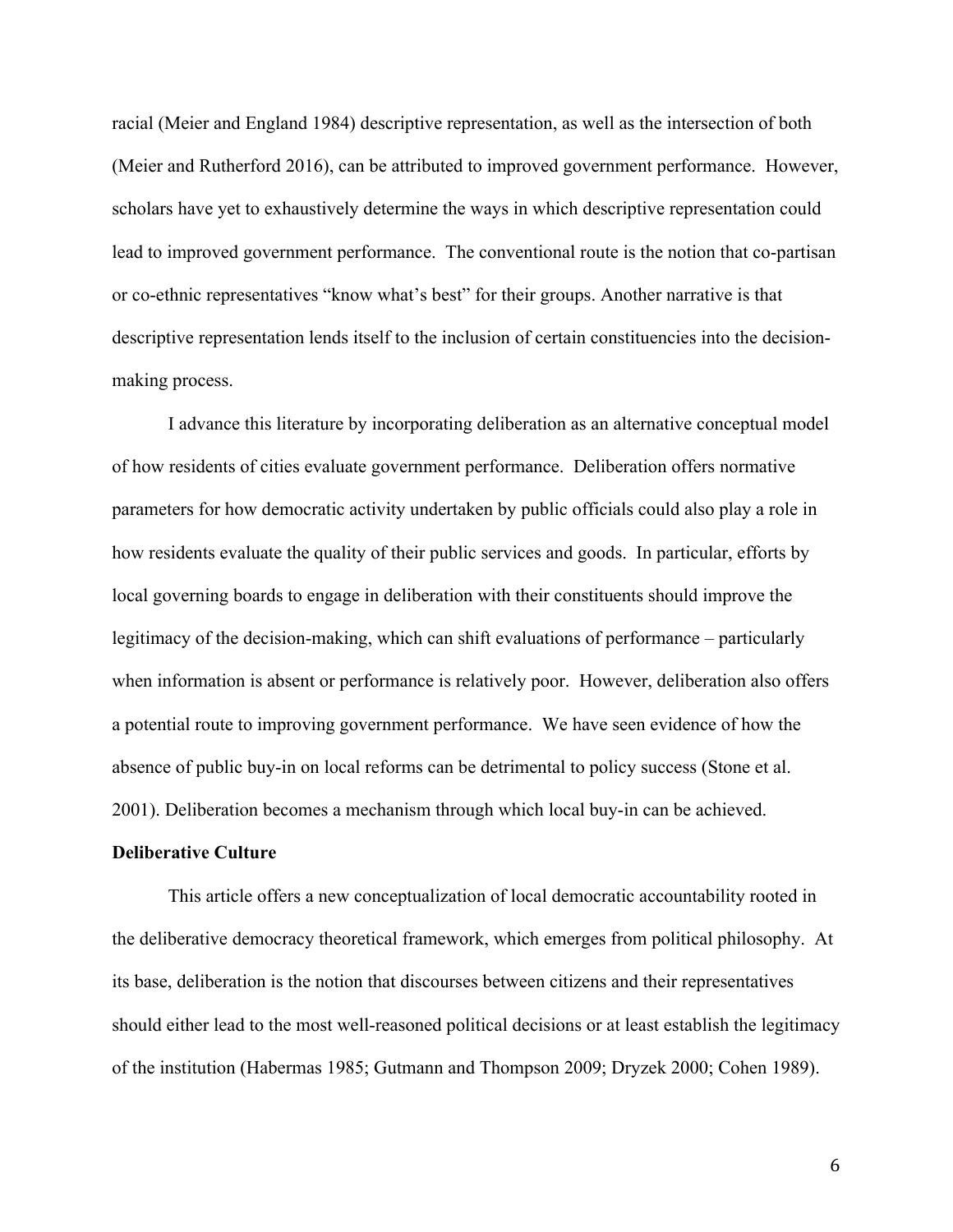Deliberation has tremendous internal debate that this project intends not to enter. Instead, I am interested in deliberation as a form of participatory democracy that places dialogue with (and/or between) the public at the center of institutional behavior.

The deliberation literature surfaces a set of principles that establish the boundaries for what makes discourse democratic. Normative scholars discuss the importance of public discourse in which institutions give equally sovereign individuals the opportunity to *exchange viewpoints*, ideas, or experiences (Habermas 1985; Gastil 2000). Institutions must also *encourage diversity* within the backgrounds of the individuals sharing viewpoints (Mansbridge 1983; Fishkin 1991). Further, theorists emphasize the essential role of individuals agreeing to pursue a *common interest* over individual self-interests (Benhabib 1996; Chambers 2003). Individuals should also be incorporated into discussions resulting in legally binding *collective decisions* (Habermas 1985; Cohen 1989), and the final decisions that representatives reach from these discussions with the public should be *justified* or explained back to members of the public (Gutmann & Thompson 2009; Dryzek 2000).

There is a growing empirical literature in which scholars have tested components of deliberative democracy. Numerous studies have examined how deliberative democracy functions beyond the United States in countries such as: Brazil (Baocchi 2001) and Canada (Warren & Pearse 2008). Empirical research in the United States has primarily focused on national-scale deliberations (Dahlgren 2005; Wright & Street 2007; Neblo et al. 2010), laboratory and field experiments (Druckman and Nelson 2003; Esterling et al. 2011), or studies of small groups (Fishkin & Luskin 2005; Gastil 2000; Ryfe 2002). There have also been a small number of studies that focus on U.S. cities (Fung 2009; Mendleberg & Oleske 2000; Karpowitz & Raphael 2014; Asen 2015), and this project adds to those contributions.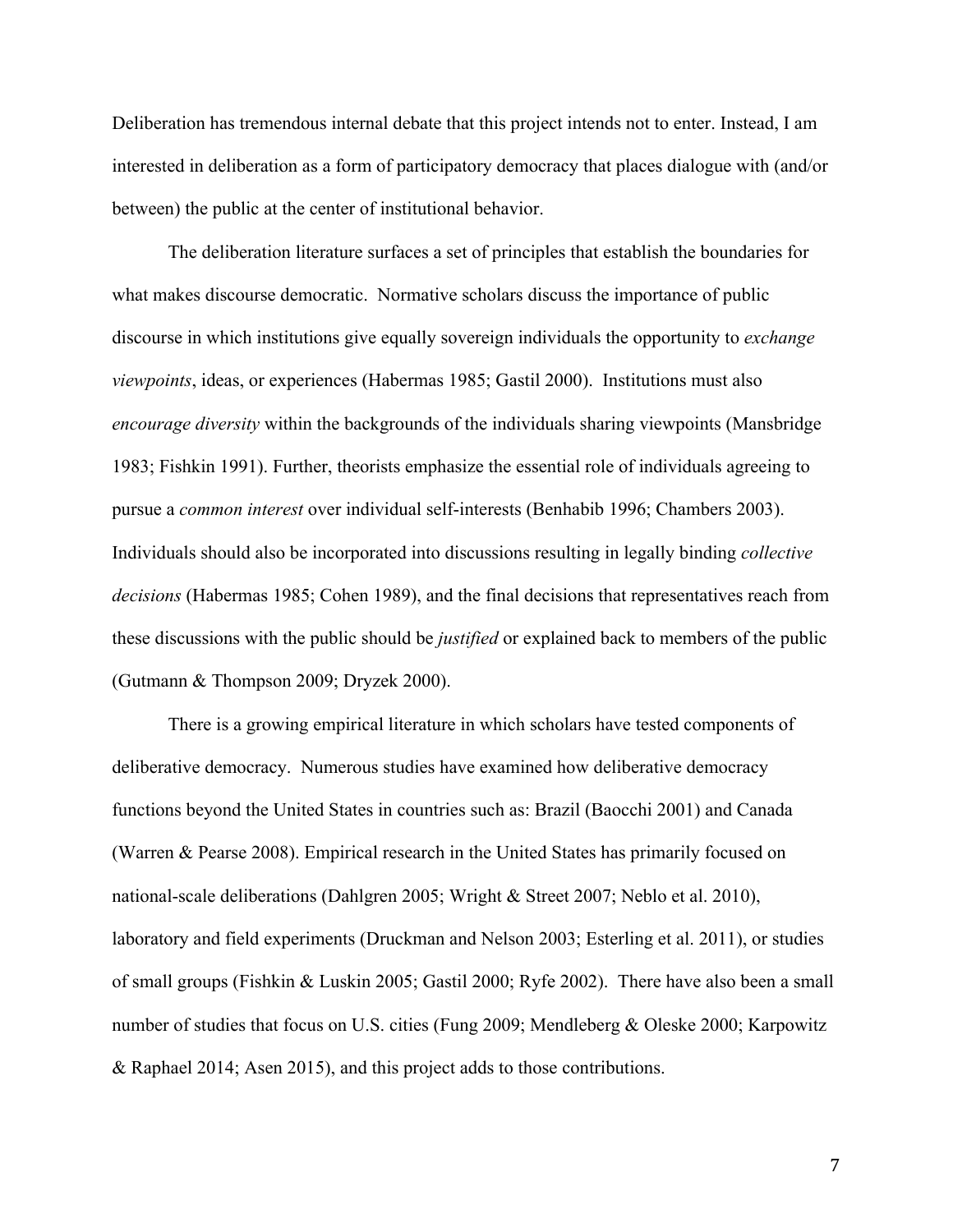Most of the empirical research on deliberative democracy fixates on the effect of the actual discourse (usually in controlled environments) on political behavior. In contrast, deliberative culture is a concept aiming to explain what happens in more natural environments, where most local officials often do no more than allow for public comment on the monthly agenda and most community members avoid public meetings, yet alone public comment, unless a major controversy occurs. Deliberative culture focuses more on the behavior of the former (local officials) than the latter (the public), and it is the extent to which officials use their discretion – primarily during but also outside of – board meetings to actively seek out and respond to the concerns of the public. These more deliberative actions performed by local government officials have the capacity to shape the perceptions of constituents regardless of the extent to which they attend public meetings. Public – and sometimes symbolic – efforts at deliberation performed by governing elites send the message that they take constituent concerns seriously. Therefore, deliberative culture is a heuristic that public officials can send to their constituents that their institution takes input from the public.

By promoting public discourse and disseminating this heuristic, public officials can instill a culture of deliberation that should make constituents feel more included in the decision-making process. When people feel more included in the decision-making process, they should feel a sense of local control, which increases the legitimacy of the institution. Then, if people feel included in - and autonomous within - the decision-making process, they should be more likely to be satisfied local government performance. This string of logic leads to the first hypothesis:

*H1: Residents of municipalities with a stronger deliberative culture will be more likely to form positive evaluations of local government.*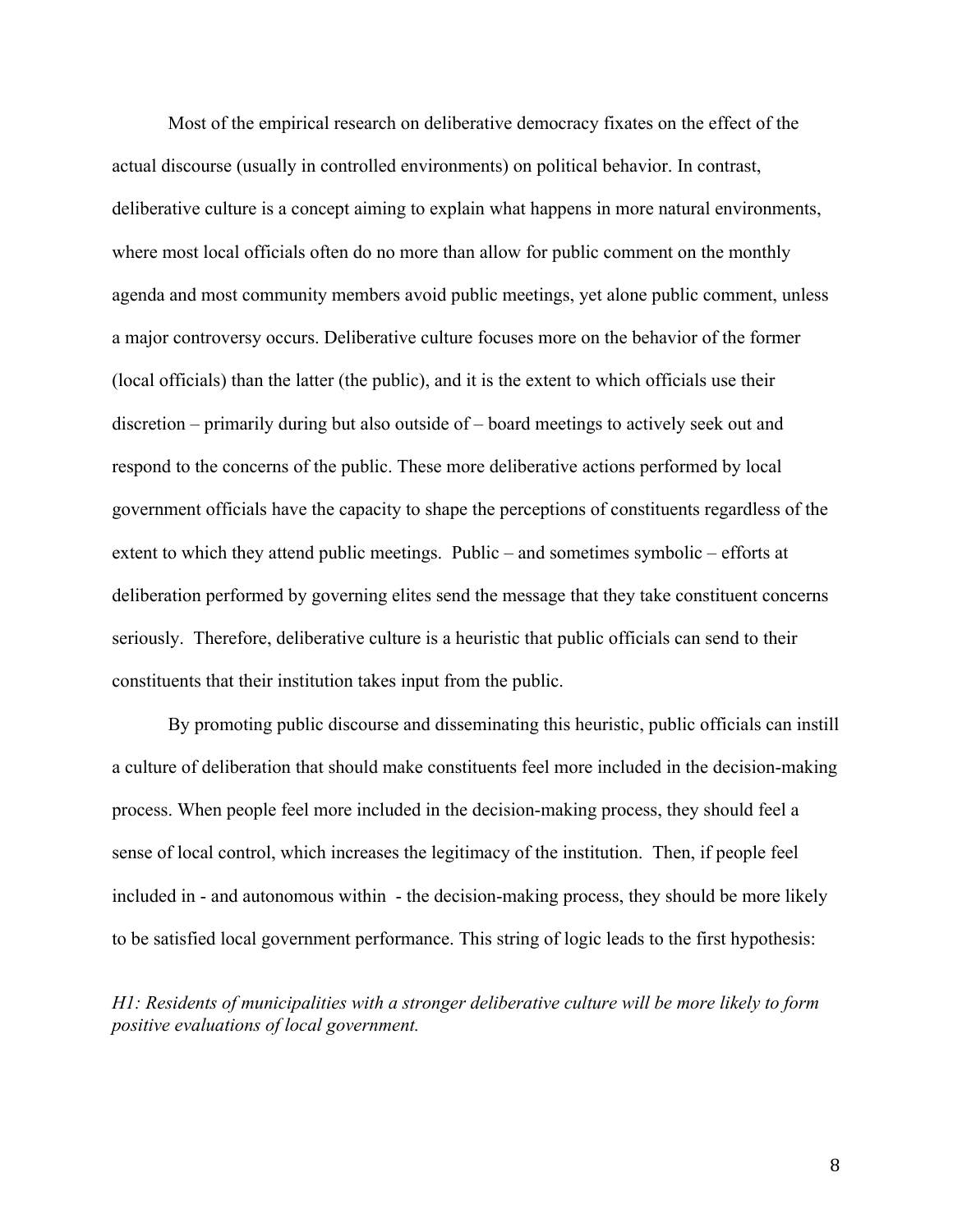However, because we know that performance indicators play a major role in performance evaluations, the effectiveness of deliberation should be most pronounced in communities where either residents lack access to performance information or performance is low. Thus, the second hypothesis states that:

*H2: The positive relationship between deliberative culture and evaluations of local government performance should be strongest for residents with low information or who live in the lowestperforming municipalities.*

The implications for deliberative culture, however, should not be limited to people's perceptions of how their government performs. District leadership that imposes a deliberative culture should actually perform better as well. Routine open public discourse helps local officials better identify idiosyncratic problems that pose obstacles to strong performance. In the context of schools, this entails issues such as: air conditioning in classrooms, specific types of classroom bullying, cultural disconnects embedded within the district's curriculum. Deliberative culture should foster an environment where local officials can better identify issues, resolve them, and therefore improve performance. Through this logic, the final hypothesis proceeds as follows:

*H3: Municipalities with a stronger deliberative culture should produce better policy performance outcomes.*

## **Research Design: A Two-Pronged Approach to Analyzing Evaluations of Local Government Performance**

In order to examine the policy evaluations of municipal residents, I narrow the focus to one issue, education, by analyzing evaluations of public school performance. The focus on education has a unique set of benefits. First, education generates affect. Due to compulsory education laws, the vast majority of Americans have significant exposure to education, which makes it one of the more salient and accessible policy issues. Second, local public education has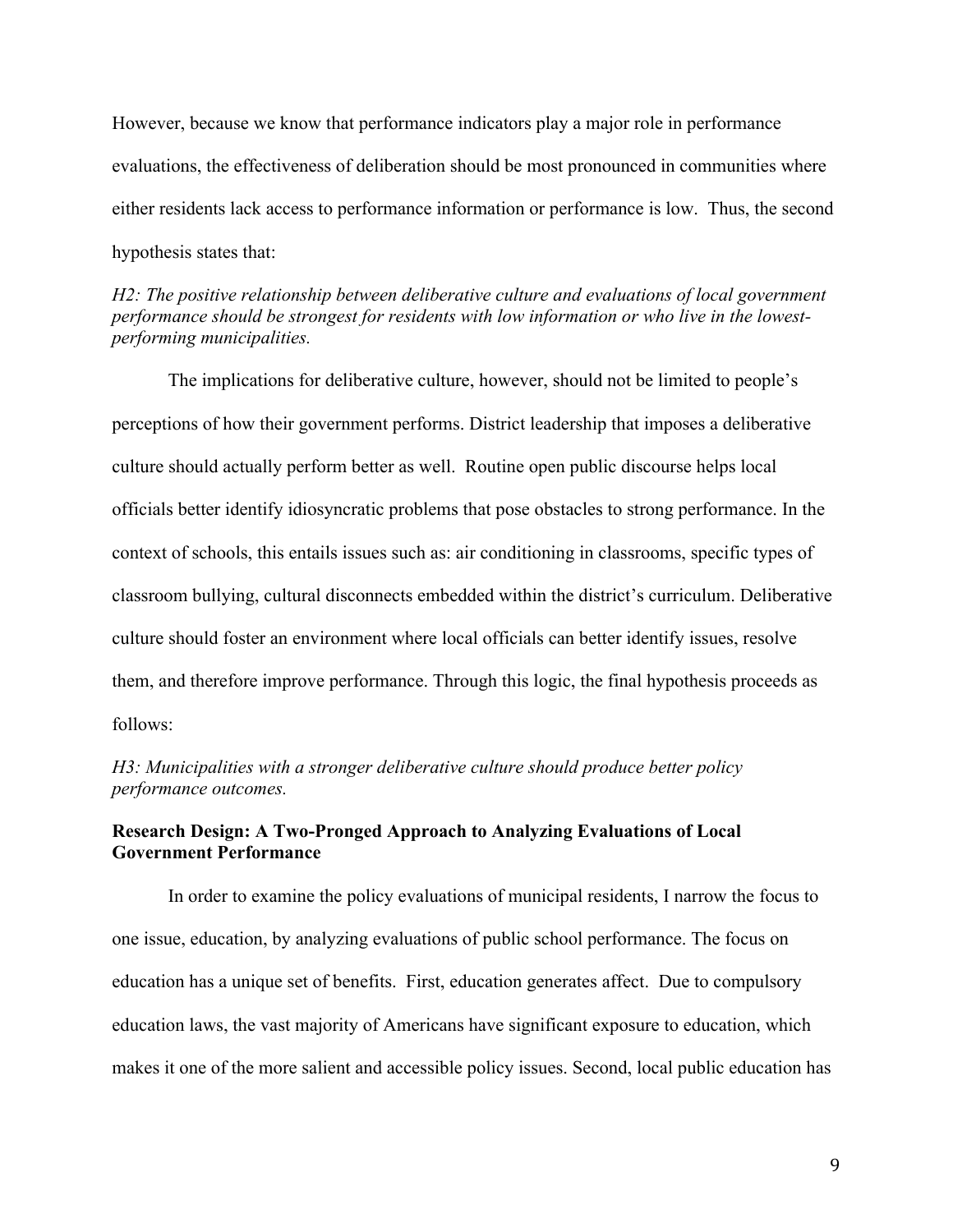its own governing institutions – school boards – that are responsible for decision-making, although to varying degrees. The ability to match evaluations to a specific governing institution augments the ability to explore the potential relationship between institutional behavior and resident evaluations. Because of these reasons, other studies have focused on education when exploring local political behavior (See: Orr 1999; Berry & Howell 2007; Kogan et al. 2016; Meier & Rutherford 2016; Flavin & Hartley 2017). Education offers a suitable terrain for measuring municipal-level policy evaluations.

I estimate evaluations of public schools by relying on two separate survey projects that differ in reach: 1) a national survey of local residents and 2) a survey of residents of a specific metropolitan location: Los Angeles County, CA. The responses of municipal residents from across the United States ( $n = 809$ ) comes from a survey conducted in 2000 by the Public Agenda Foundation entitled, "Waiting to Be Asked? A Fresh Look at Public Engagement." The Los Angeles component examines survey responses to the Loyola Marymount University "Public Outlook Survey" (POS) conducted in 2016. The POS encompasses a sample of over 2,200 respondents, and the respondents are dispersed amongst almost every one of the 80 school districts within Los Angeles County. Both instruments ask respondents to evaluate the quality of K-12 public education in their respective districts. Both instruments contain questions that ask respondents to evaluate the quality of their district's public schools. The datasets also include controls for germane alternative hypotheses. A detailed description of the school evaluation measures and control variables is provided in the appendix.

## **Measuring Deliberative Culture**

The two separate survey projects become particularly useful for measuring the extent to which districts operate with a commitment to deliberative democratic practices or a "deliberative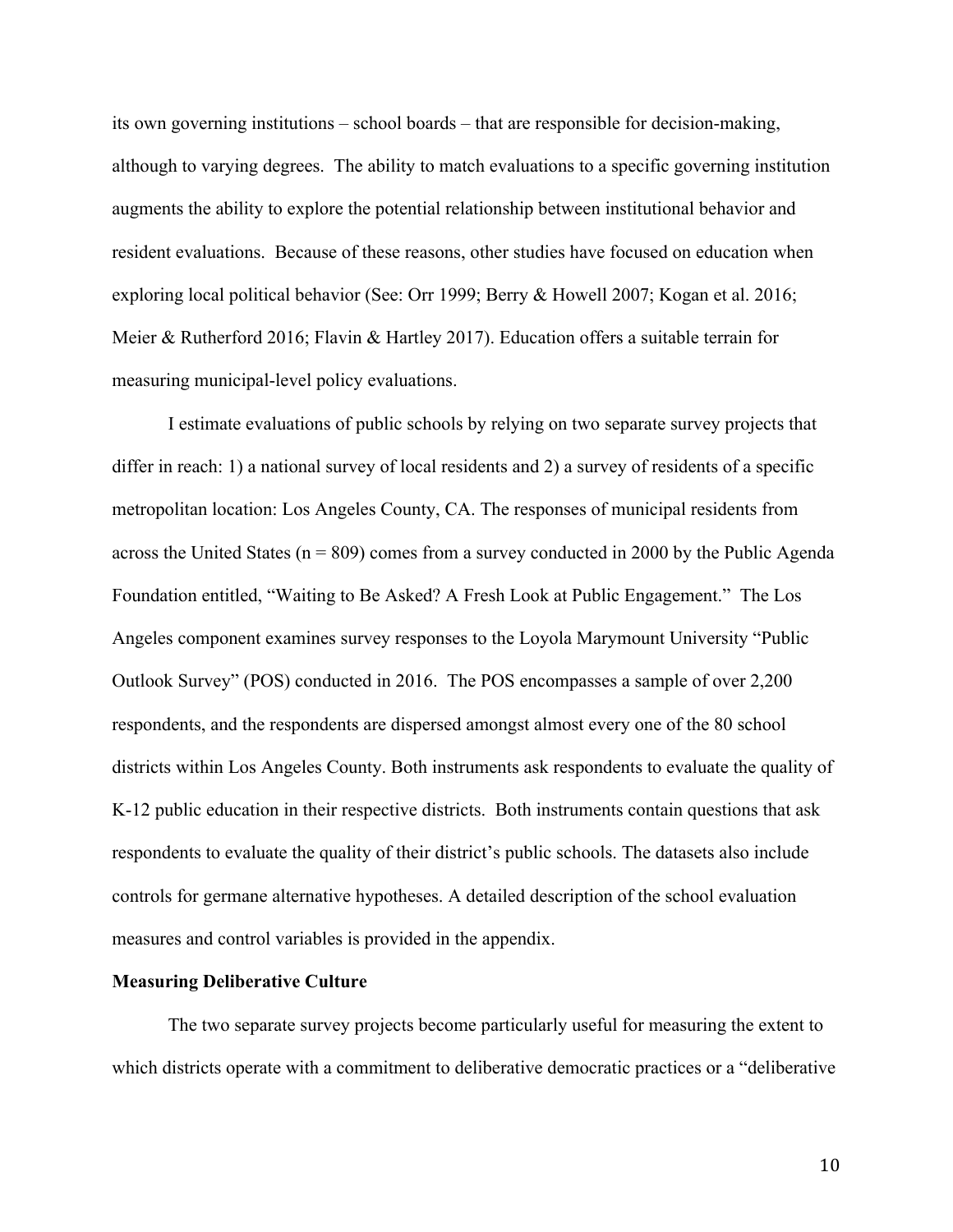culture." The national survey poses questions to the respondents that capture both public meeting attendance and their perceptions of how democratic their school board officials behave. Specifically, I analyze perceptions of whether: 1) the district seeks input from the public on major policy issues and 2) the district listens and takes into account education issues people care about. I combine meeting attendance (whether or not they attended a meeting within the past year) and these perceptions of governing institution deliberative behavior into what I call the Public Perceptions of Deliberation Index (PPDI), which ranges from 0-3. Table 1 displays the actual survey language used for each separate measure as well as the distribution of the responses. Table 1 indicates that there is sufficient variation within the PPDI measure. I, therefore, employ the PPDI as a proxy for municipal residents' perceptions of their district's deliberative culture.

The national survey, however, lacks the capacity to match resident evaluations of school performance to the democratic behavior of a specific school board. This deficiency makes the Los Angeles data necessary. Thus, in addition to the POS, I also utilize a survey of superintendents throughout Los Angeles County. With responses from 52 of the 80 superintendents (65% response rate), the survey assesses the districts' various commitments to democratic practices by having the superintendents answer six questions about the extent to which they observe the principles of deliberative democracy being practiced in their school board meetings. Specifically, the survey asks superintendents if they regularly observe: viewpoint exchange, opinion diversity, common good pursuit (both by the board members as well as community members, respectively), collective decision-making, and decision justification. The survey instrument presents superintendents with the response options of: 3)"always," 2)"usually," 1)"sometimes," or 0)"never." I compile the responses to the six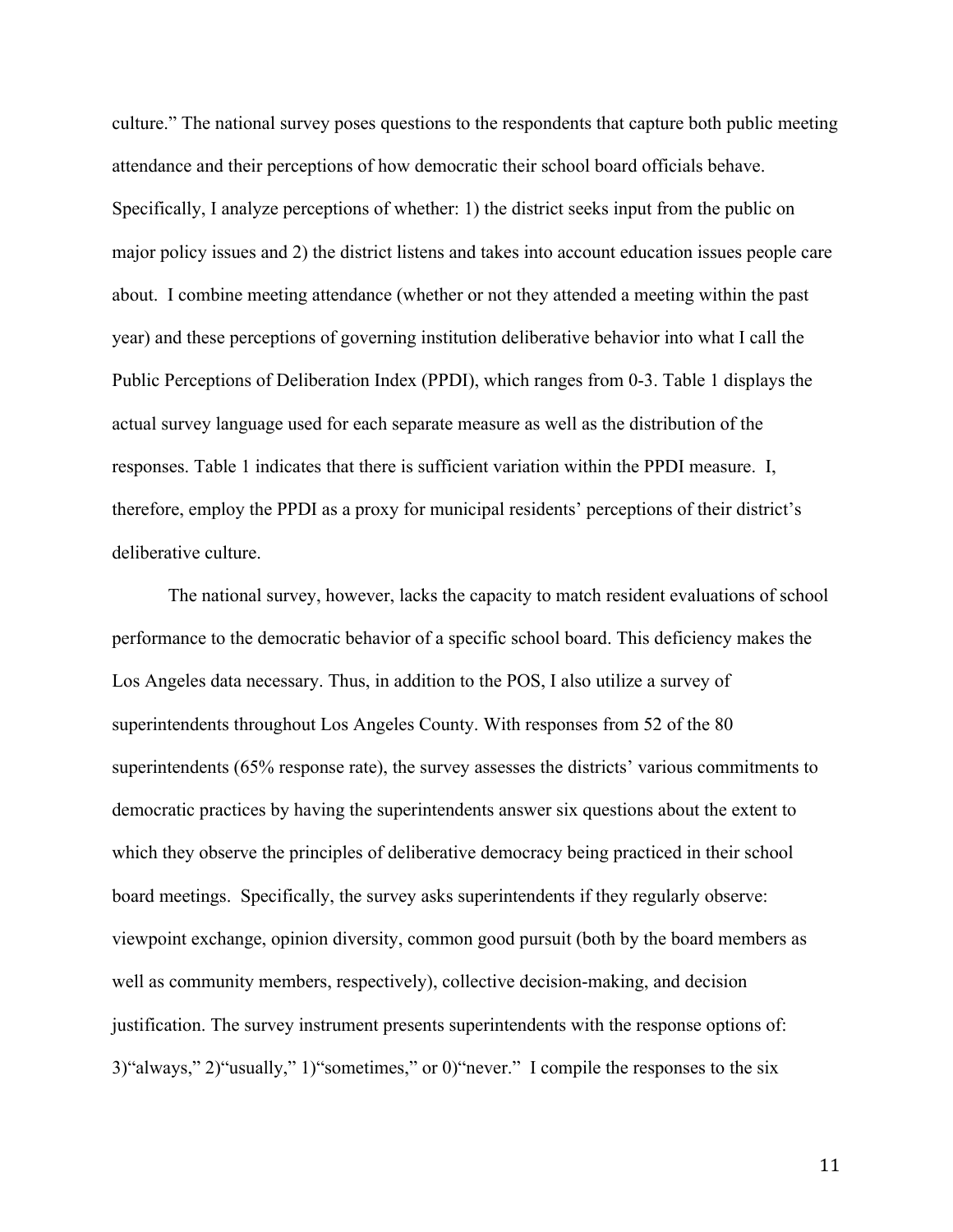questions into an additive index called the Governing Elite Perceptions of Deliberation Index (GEPDI), which ranges from 0-18. Table 2 displays the actual survey language for each measure as well as the distributions of the responses. The GEPDI was developed and first employed by Collins (2018), and I utilize the GEPDI in this study as a deliberative culture proxy in the Los Angeles component of the study.

(Table 1)

(Table 2)

#### **Verifying the Measure of Deliberative Culture**

The measures indicating perceptions of deliberative democracy at the local level provide an efficient way to conduct what amounts to a very rare comparative study of deliberative democracy within local institutions. The primary challenge that emerges with relying on resident – and even administrative – perceptions, however, is determining the accuracy of those perceptions. Due to the absence of district identifying information, the national dataset provides no opportunity to verify the perceptions of the local residents. Once again, however, the Los Angeles dataset becomes extremely useful. Through the ability to actually identify the districts that the superintendents represent, I am able to find out more information about the public meetings. Therefore, I locate two districts within the sample that record their school board meetings and make those recordings publicly available online, while also differing in their GEPDI scores. As a result, I observe one district where the superintendent's responses made for an above-average GEPDI score, and a different district where a low score was assigned. The latter was the rarer instance in that districts are not required to record and post meeting recordings, and the vast majority of the districts who scored low on the GEPDI also happened to be districts that do not record meetings and post them online. Nonetheless, I will refer to the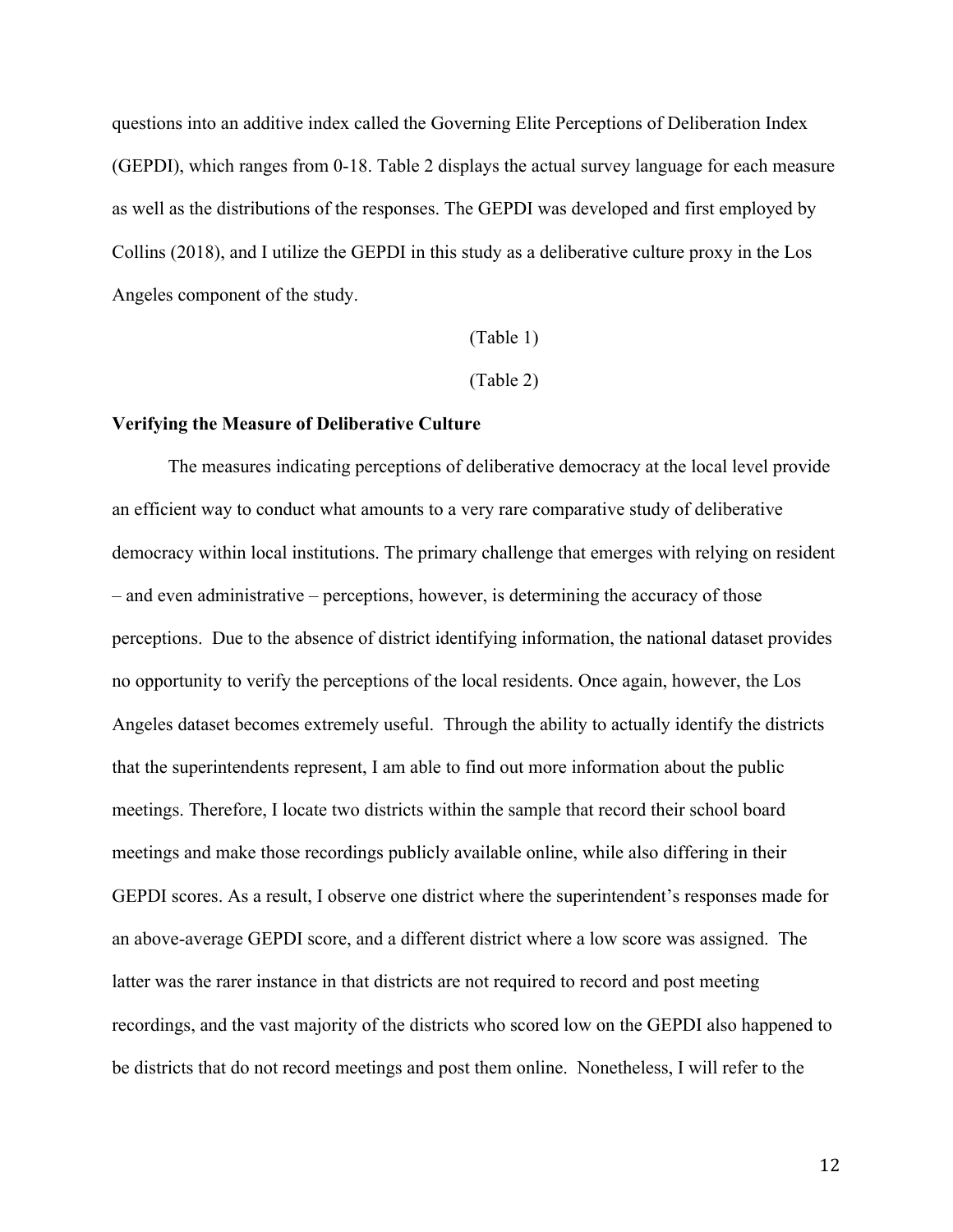above-average GEPDI-scoring district as "District A" and the below average district as "District  $B$ <sup>"1</sup>

Table 3 shows the specific GEPDI score differences between District A and District B. District A received an above average score of 13 (out of a possible 18), while District B received only a score of 7. In looking to verify the extent to which the score matched with the proceedings in the districts, I observed each meeting for each district that took place from September 2015 – May 2016, which amounts to a total of 20 meetings.<sup>2</sup> The meetings last on average close to 2.5 hours. In total, this project includes over 55 hours of video analysis. When observing the public meeting video recordings, I look for two specific indicators of deliberative governance: the number of members from the public who address the board and the number of responses to public commenters from members of the governing board. I record these frequencies for each month. I also, for each month, divide the number of responses to public comment by the total number of commenters. Through this, I produce a measure of the rate of board response per comment for each month.

The very top of Table 3 displays the rate of board response per comment for both Districts A and B. The difference in board response rates suggests that District A is indeed more deliberative. District A, which had the higher GEPDI score, had a rate of board response to public comment (26%) that was double the rate for District B (13%). When looking at the rate of board response to public comment across months, Figure 1 illustrates that there were only two months in which District A experienced a lower rate than District B. Beyond the statistical frequencies, the quality of the discourse in District A was much more related to policy decision-

<sup>&</sup>lt;sup>1</sup> More information about the districts is provided in the appendix. The identity of the districts, however, remains confidential due to IRB restrictions.

 $2$  More information about the meetings is listed in the appendix.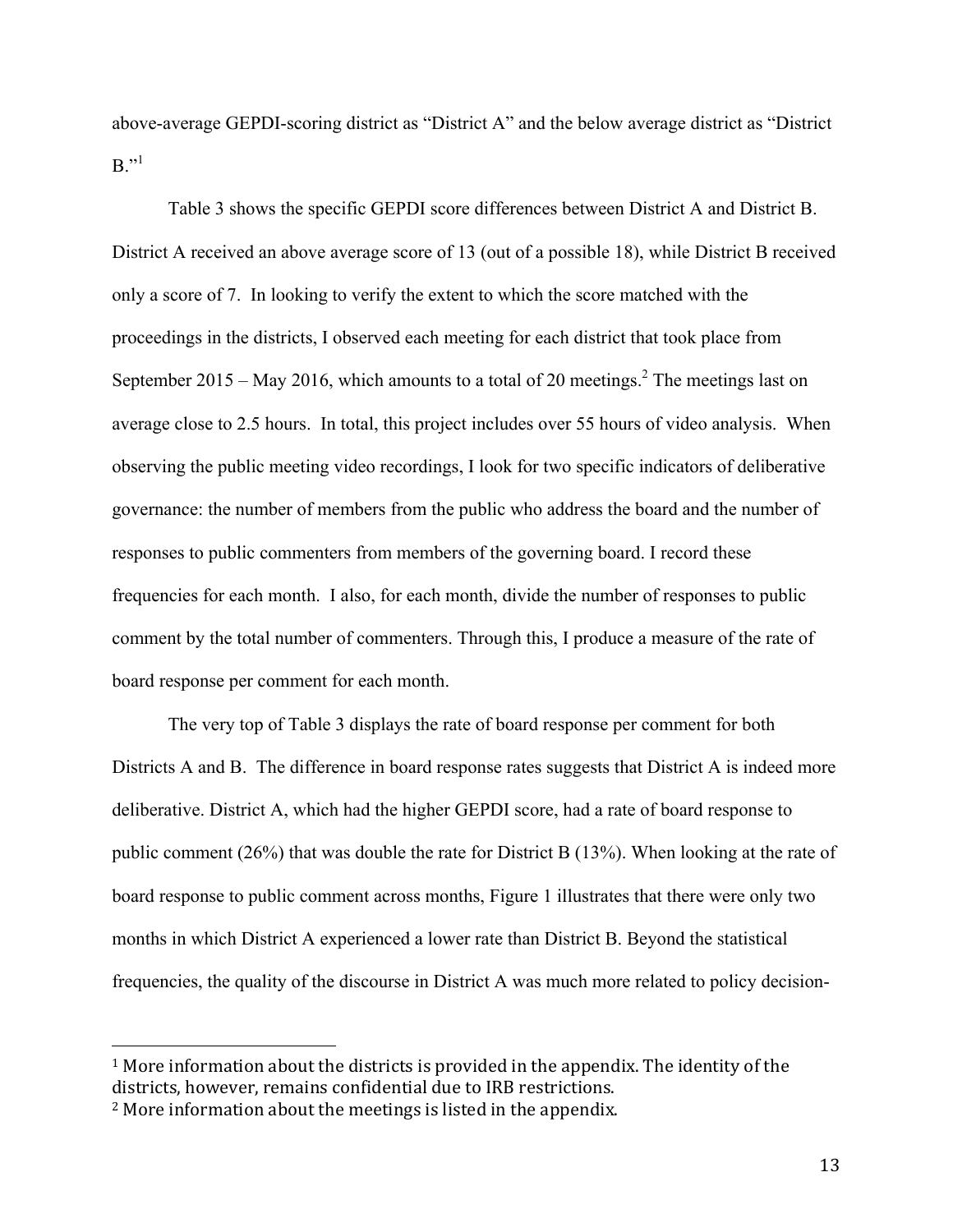making (e.g. facilities upgrades, project contracts, teachers salaries) while public commenters in District B largely consisted of students led to the meetings by their teachers to be recognized for academic or extracurricular accolades. District B largely discussed policy issues (e.g. contracts, social-emotional learning programs, dual-language immersion programs) towards the very end of meetings with no public presence. Overall, the meeting observation evidence suggests that the deliberative activity being observed in the video recordings of meetings aligns with the superintendents' perceptions of their districts. The rest of this article examines the extent to which this distinction is linked to systematic differences in how people evaluate local institutions and how well local institutions perform.

#### (Table 3)

## **Are Local Residents of More Democratic School Districts Making More Positive Evaluations?**

## *National Evidence*

What is the relationship between local government commitment to democratic practices and local resident performance evaluations? Figure 2 shows the relationship between a national sample of local residents' evaluations of their schools and their perceptions of how democratic their school boards behave. The graph on the top in Figure 2 shows the statistical association between perceptions of deliberation (PPDI) and evaluations of school quality, and the graph on the bottom shows the relationship between the PPDI and the belief that respondents get their money's worth. The relationships perform as expected in that the statistical associations are both positive and statistically significant. Table 4 provides the numerical estimates. Specifically, perunit shift on the PPDI, local residents' log odds of holding a positive evaluation towards the quality of the schools increases by 0.376. Similarly, local residents' log odds of holding the view that they are getting their "money's worth" from the public schools increases by 0.387 per-shift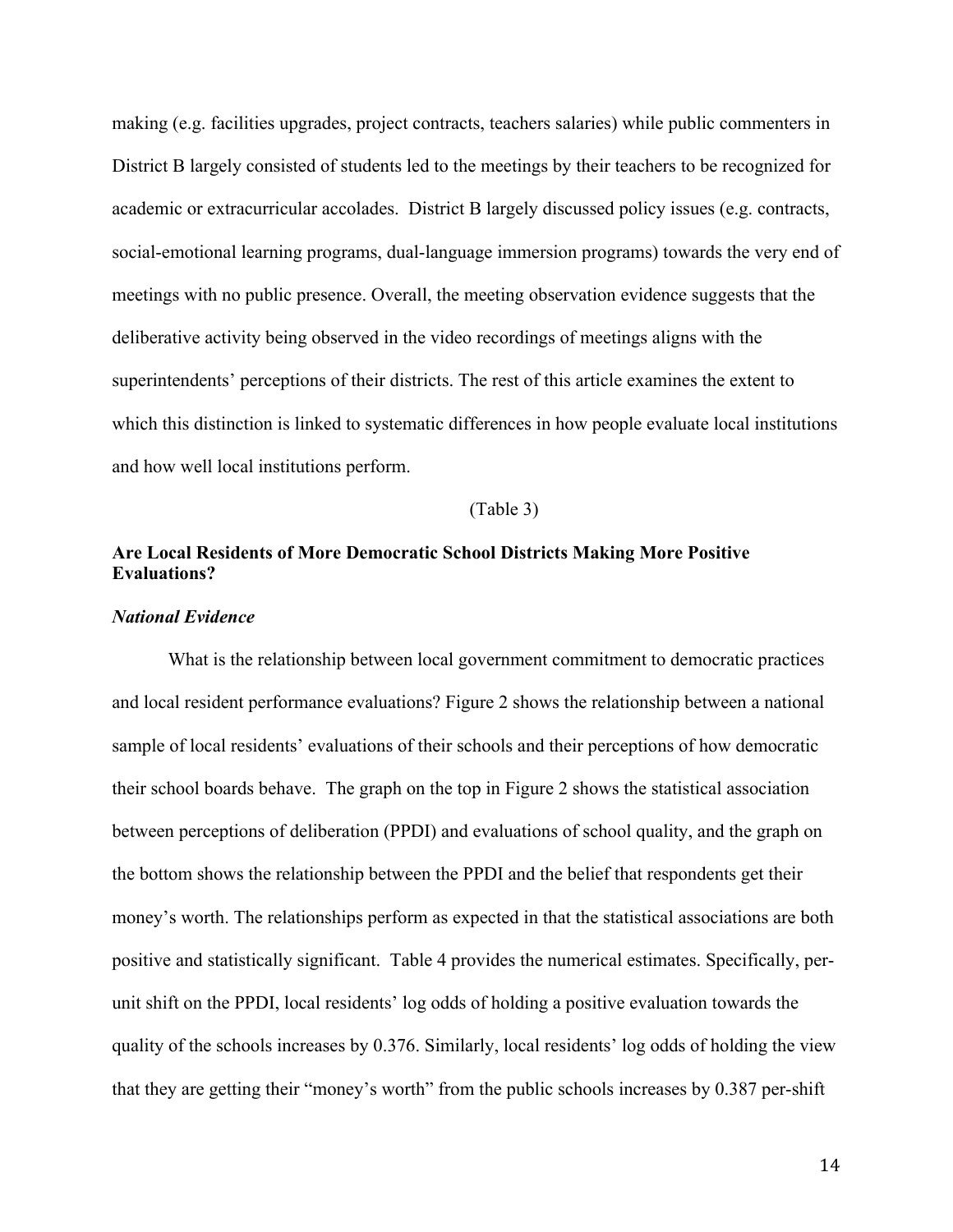along the PPDI. The log odds translate to 8% differences in the predicted probability of making a positive evaluation per-unit shift along the PPDI (See Figure 2). Both statistical relationships are significant at 99% confidence levels.

## (Table 4)

While the results perform as expected, it remains unclear if deliberation is doing the work the model claims. The primary alternative hypothesis of concern is that the effect of deliberation might really actually be masking the effect of residents accessing information on the quality of their districts. As a result, I perform a series of additional tests to examine how residents form evaluations in the absence of these information cues. In particular, I disaggregate the data to reestimate the models for individuals who are **not**: 1) high in information about issues in the district, 2) active parents involved in schools,<sup>3</sup> or 3) residents of districts with strong community ties.

As the results show on Table 5, respondents of all three subsets are still significantly more likely to feel satisfied with their schools when they perceive deliberation. Figure 3 illustrates the consistency in the correlation between perceptions of deliberation and satisfaction with schools across subset populations by showing the increases for, low-information adults (7%) per-unit shift and 22% across the full range), adults uninvolved with schools (9% per-unit shift and 27% across the full scale), and the adults who sense weak community in their districts (9.67% per-unit shift and 29% across the full scale). The national evidence suggests that deliberative culture matters.

## (Table 5)

#### *Los Angeles County Evidence*

<sup>&</sup>lt;sup>3</sup> I also subset the data and estimate the models for all non-parents and find the same results.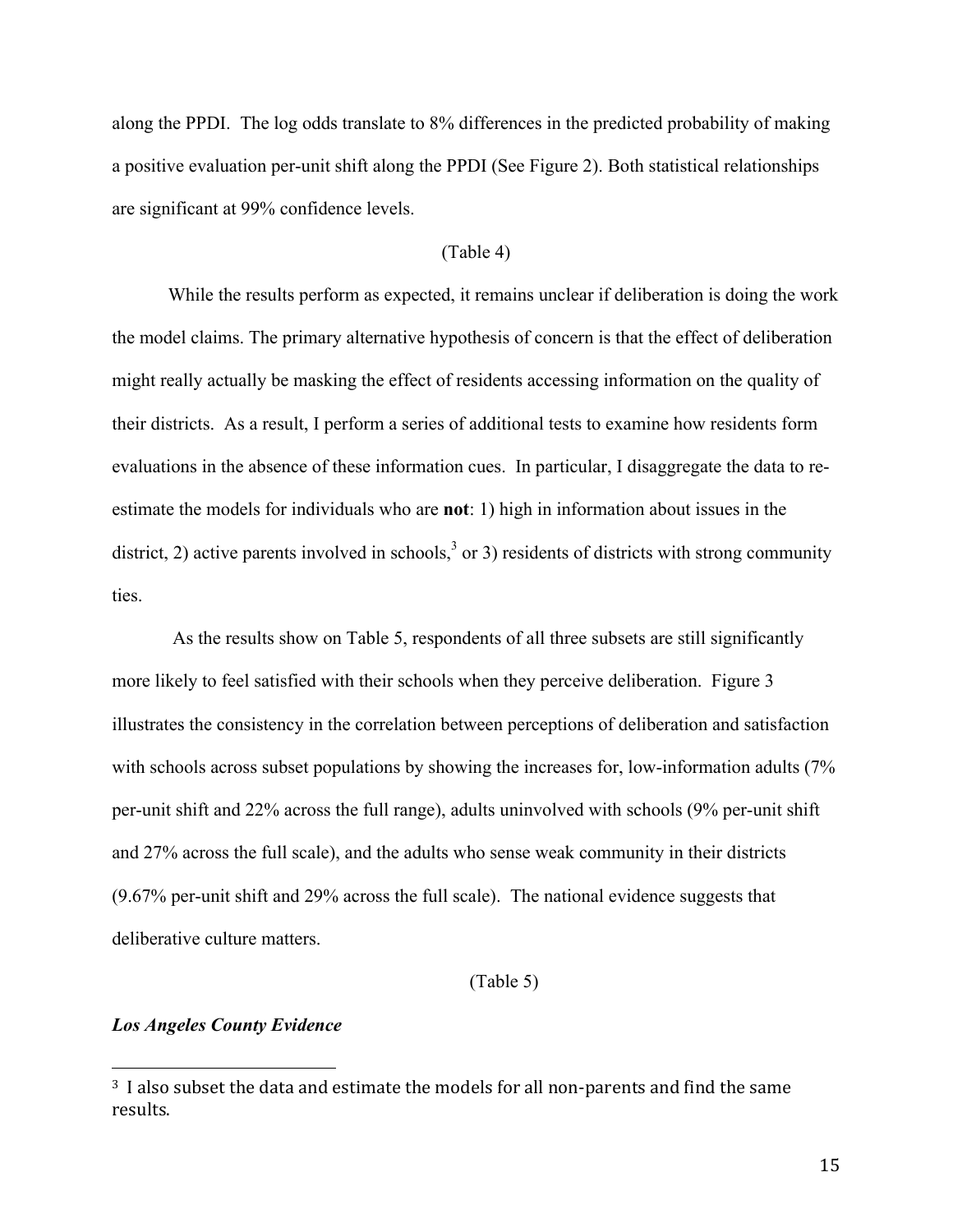Do democratic practices matter for resident evaluations beyond the residents' individual perceptions of democracy? Are district-wide indicators of deliberative culture related to evaluations of schools? Furthermore, how do estimations of the effect of deliberation perform when accounting for actual government performance indicators? This section addresses those questions directly.

Earlier in this article I detailed my reconstruction of the Governing Elite Perceptions of Democracy Index (GEPDI) using Los Angeles County superintendents' perceptions of how democratic their school board meetings are based on the principles of deliberative democracy. I then find evidence supporting the reliability of those perceptions through observing video recordings of board meetings and finding that the activity in the board meetings matched the perceptions of the superintendent. Now, I turn attention to the evaluations of Los Angeles County residents who live in the districts of the superintendents who provided their perceptions of their district's deliberative culture. I also bring in measures of how students perform in those districts in order to test how deliberation holds once controlling for actual performance.

So, are residents of Southern California districts with a deliberative culture more likely to make positive evaluations of their neighborhood schools? Table 6 (column 1) suggests that they are. A one-unit shift in the GEPDI is associated with residents being 1% more likely to feel satisfied with the quality of their schools, and residents of the most democratic districts are, on average almost 18% more likely to feel satisfied with the quality of their schools, although the relationship is only significant at the 95% level. Including a measure of academic performance – district-level student proficiency rate in math – in column 2 erodes that statistically significant relationship. However, while the performance measure complicates the relationship between deliberation and school satisfaction, performance is also not a significant predictor with or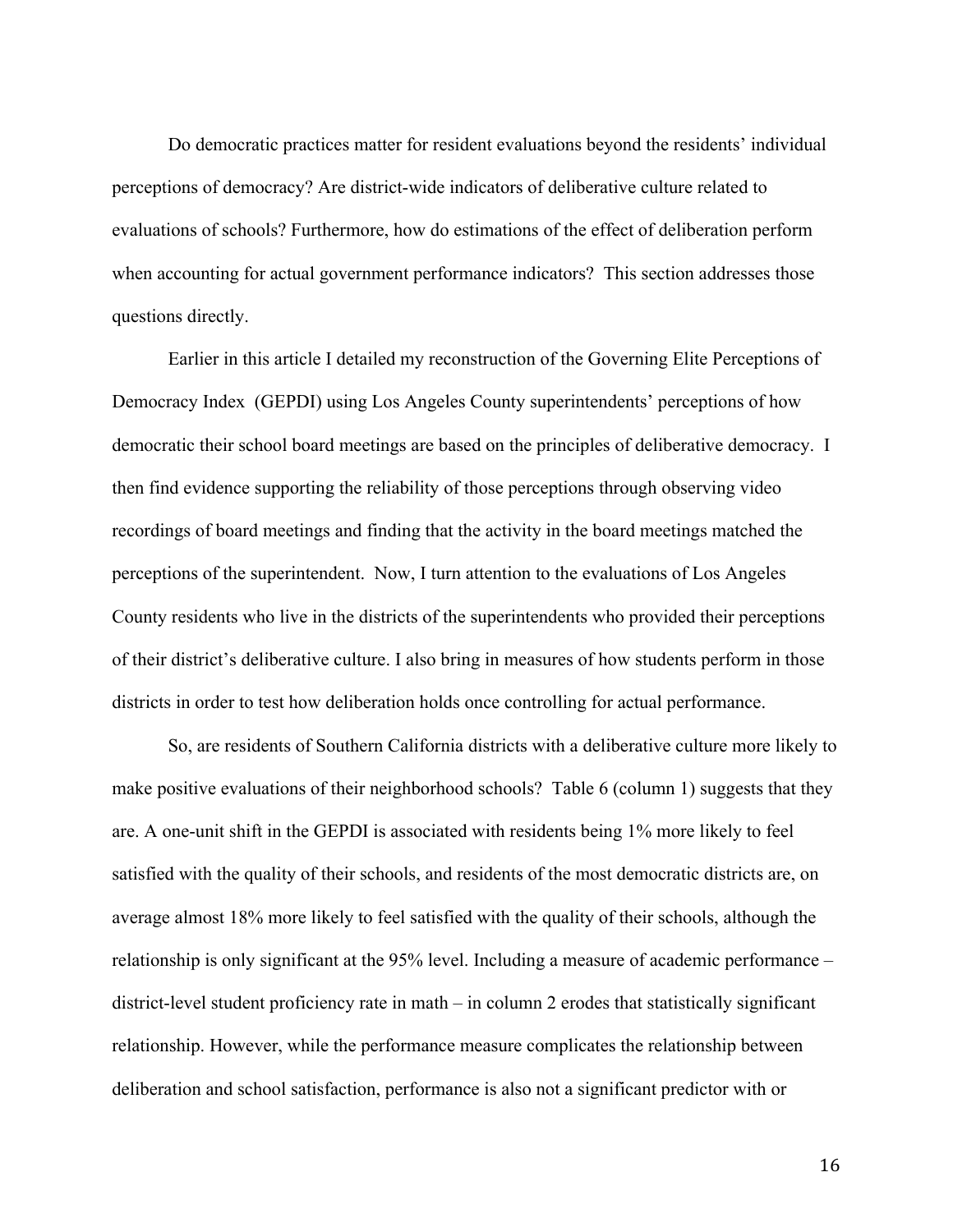without deliberation in the model. So, the relationship between deliberation, performance, and school satisfaction must be further untangled.

I address this problem, once again by performing a subset on the data. The logic here is that, if residents are simply making retroactive evaluations based on student performance, then something else has to explain variation in satisfaction with schools in districts that perform relatively poorly. So, I calculate the median math proficiency rate<sup>4</sup> for the districts in the sample (35%) and separate the data into two groups: low performing (35% math proficiency or below) and high-performing (above 35% math proficiency). I, then, re-estimate the original model on the two subsets, and as column 3 of Table 6 shows, the relationship between deliberation and school satisfaction is strongly significant at the 99% confidence level for the low-performing districts, even when controlling for student performance. Meanwhile, deliberation and school satisfaction are hardly related at all for the high-performing districts (Table 6; column 4). As expected, the socioeconomic factors at the individual level tell most of the story for the higherperforming districts. Figure 4 illustrates how deliberation performs in the four models: the relationship is strongest when only focusing on the low performing districts. Still, this provides more evidence that, under certain conditions, deliberative culture matters.

(Table 6)

## **Do Democratic Districts Actually Perform Better?**

Perceptions of deliberation seem to play a role in how people evaluate their schools when they lack access to indicators of positive performance. Again, the theoretical claim is that, in the absence of information cues, routine deliberation fosters inclusion that informs how individuals

<sup>&</sup>lt;sup>4</sup> I also test the models using student reading proficiency rate and get the same estimation pattern. The achievement measures used are a part of the California Assessment of Student Performance and Progress (CAASPP) of which the California Department of Education oversees and publicly reports the aggregate results.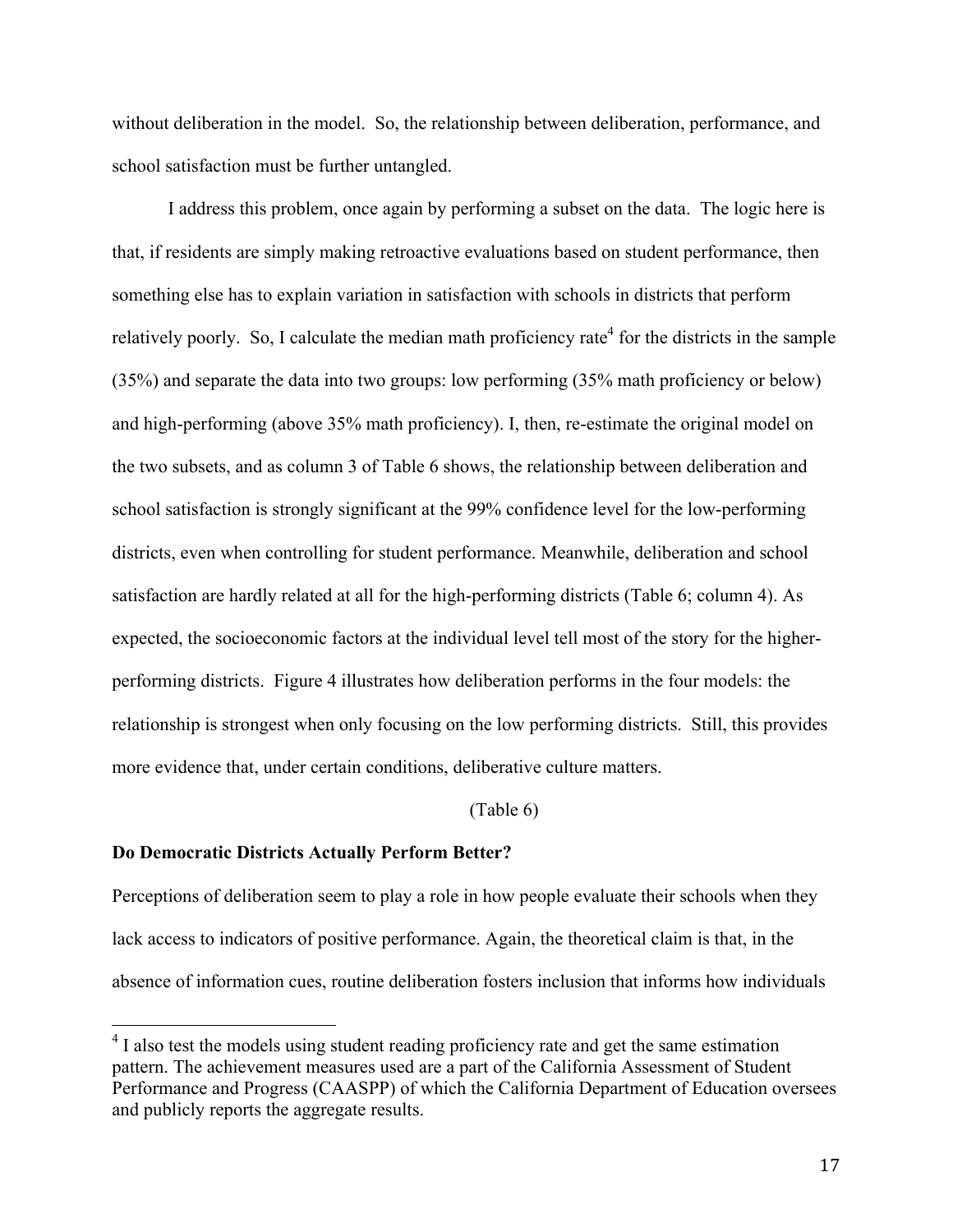evaluate their schools. However, while it is important to determine how deliberative culture can explain evaluations, particularly in low-performing districts, it is equally important to understand if deliberative culture also offers a pathway for districts to actually improve. I address this question by, once again, focusing on Los Angeles, and this time testing the statistical relationship between the GEPDI and two academic achievement measures: the percentage of the students proficient in reading and the percentage proficient in math. I model district-level differences in reading and math proficiency amongst all students. However, because deliberation seems to be most effective where academic performance is low, I am more concerned with how more deliberative districts are performing with respect to the most vulnerable students. Therefore, I also model differences in reading and math proficiency for students in districts deemed economically disadvantaged, and I also examine proficiency differences amongst Black and Latinx students as well. It is important to test the extent to which deliberative culture is associated with better performance from students most likely to underperform due to contextual factors.

Before producing estimations, this analysis requires the use of non-parametric bootstrapping due to the small sample size at the district level. While the Los Angeles County survey included almost two-thirds of the total population of superintendents within the County, the sample size itself (n=52) hampers multivariate statistical analyses. The use of the nonparametric bootstrapping allows me to increase the sample size, which merely increases the precision of the estimates. Methodologists have detailed the utility and validity of this technique (Mooney 1996). Through the use of non-parametric bootstrapping, I generate a new sample of 250 for this analysis. The descriptive statistics of both the original sample and bootstrap sample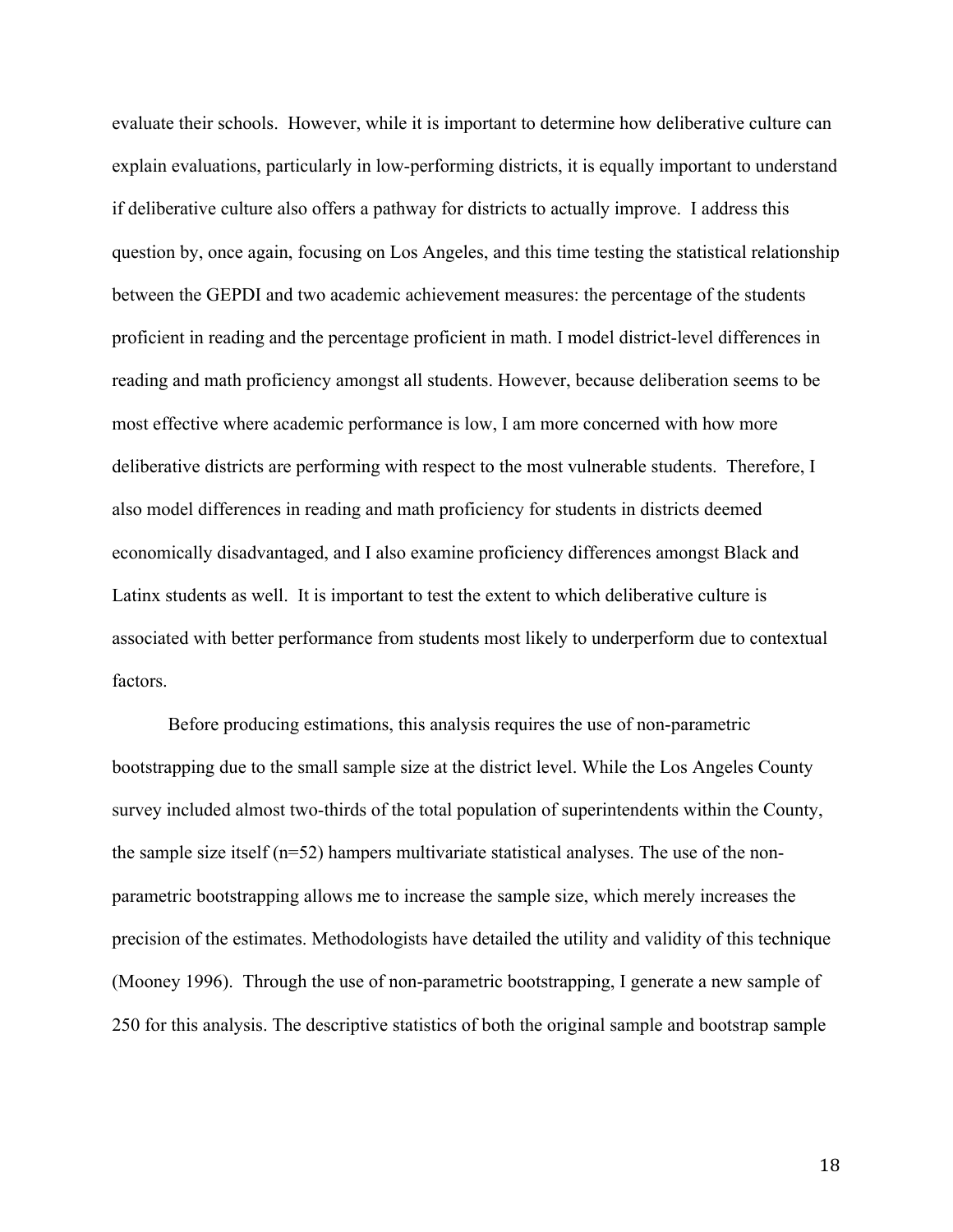are on display in the appendix. The only noticeable differences between the original and bootstrapped estimates, as intended, are the size of the standard errors.

As expected, district-level wealth is by far the strongest predictor of performance. However, the regression model estimations suggest that, controlling for wealth, more democratic districts do seem to perform slightly better on average. Figures  $3 \& 4$  depict the plots of the regression coefficient estimation of the relationship between the district GEPDI and the percentage of students in the district scoring proficiently in reading (Figure 3; Column 1) and math (Figure 4; Column 1). A unit increase along the GEPDI is associated with an almost 1% increase in the percentage of students proficient in reading and math, respectively. Furthermore, these results include statistical controls for a range of factors: school board election turnout (Flavin & Hartney 2017), school board election type (Meier & Rutherford 2016), the superintendent's perception of the board's relationship with the business community (Stone 2001), as well as the teacher's unions (Moe 2011), the racial diversity of the district (Orfield  $\&$ Frankenberg 2003), and the percentage of students living in poverty. Students as a whole demonstrate slightly higher levels of reading and math proficiency in more deliberative districts.

This trend extends to the vulnerable sub-populations as well. Figures  $3 \& 4$  show the same coefficient estimate for economically disadvantaged students within each district, Black students, and Latinx students, respectively. Per-unit increase along the GEPDI, economically disadvantaged students are also 0.8% more likely to reach proficiency in math. Black students are 1.2% more likely to reach proficiency in math, and Latinx students are 0.6% more likely. When considering the full range of the scale, economically disadvantage students of the most democratic districts are on average over 14% more likely to reach proficiency in math than students of the least democratic districts. Meanwhile, Black students are 22% more likely – and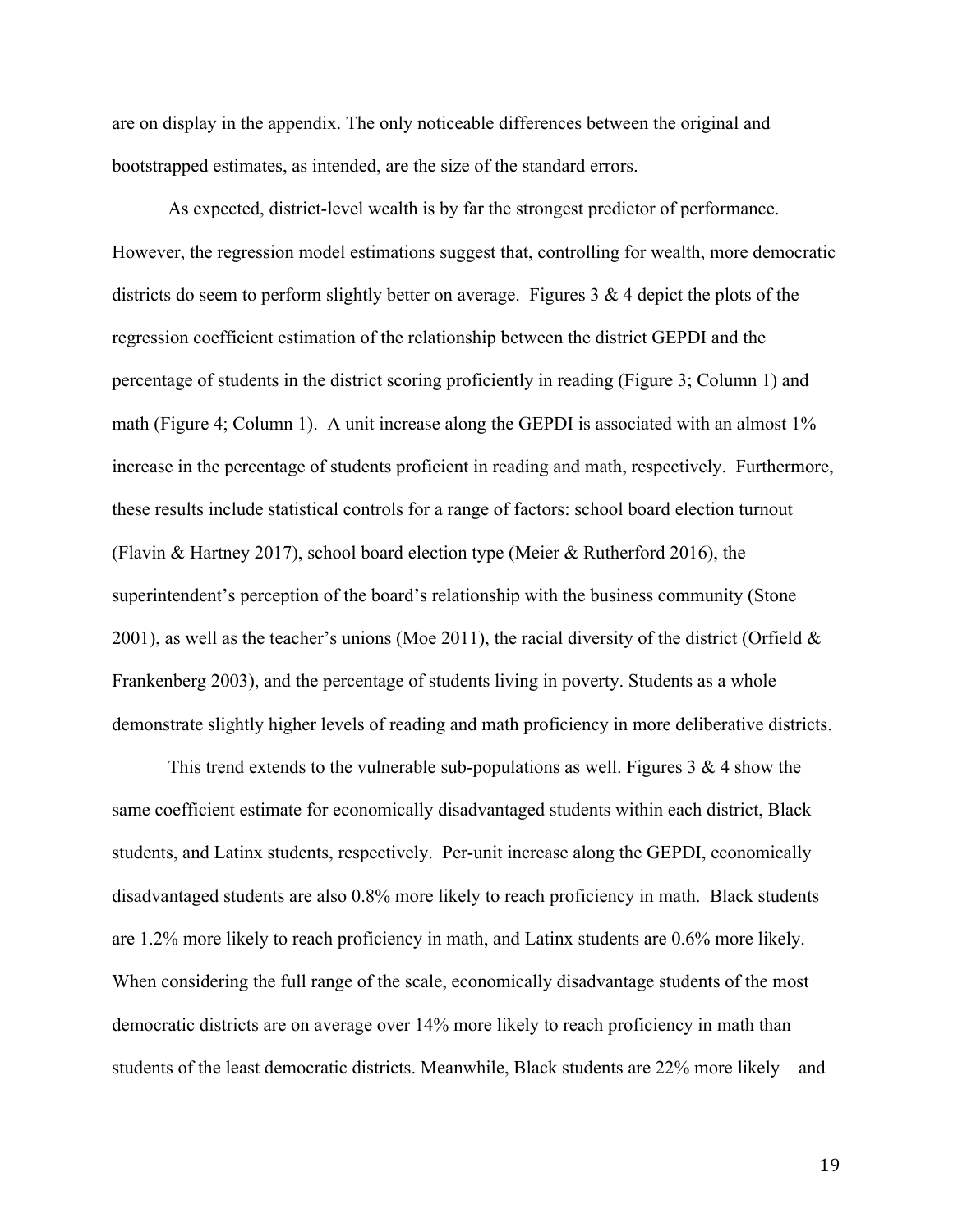Latinx students 11% more likely – to reach proficiency in math in the most democratic district compared to the least. The trend also appears in reading proficiency, although the results are weaker. Economically disadvantaged students of the most deliberative districts are 9% more likely to reach proficiency in reading than those in the least democratic districts. Meanwhile, Black students are 13% more likely to reach proficiency in the most democratic districts, while there was no statistically significant difference between the percent of Latinx students proficient in reading by GEPDI score. Still, the results as a whole suggest that vulnerable sub-populations reach higher levels of academic achievement in more deliberative districts. These are relatively small gains, but the implications are extremely significant.

## **Conclusion**

The local politics literature as a whole - as well as the larger American politics literature – has placed central the idea that democratic decision-making is a practical and useful expectation for institutions. However, the local politics literature in particular has yet to incorporate deliberative politics into the larger discussion. Despite its omission, I find evidence that local institutions vary in terms of their use of deliberative practices. The extent to which local institutions foster a deliberative culture is strongly linked to how people feel about local government as well as how well local governments perform. When focusing on public education, I find that peoples' evaluations of their public schools are positively associated with the deliberative culture in their district, especially when they lack access to indicators of positive performance. I also find that students' academic achievement – as a whole and for vulnerable subgroups - is positively correlated with the deliberative culture within their district. These findings suggest that not only do deliberative practices matter for local political behavior, but deliberation also matters for crucial life outcomes.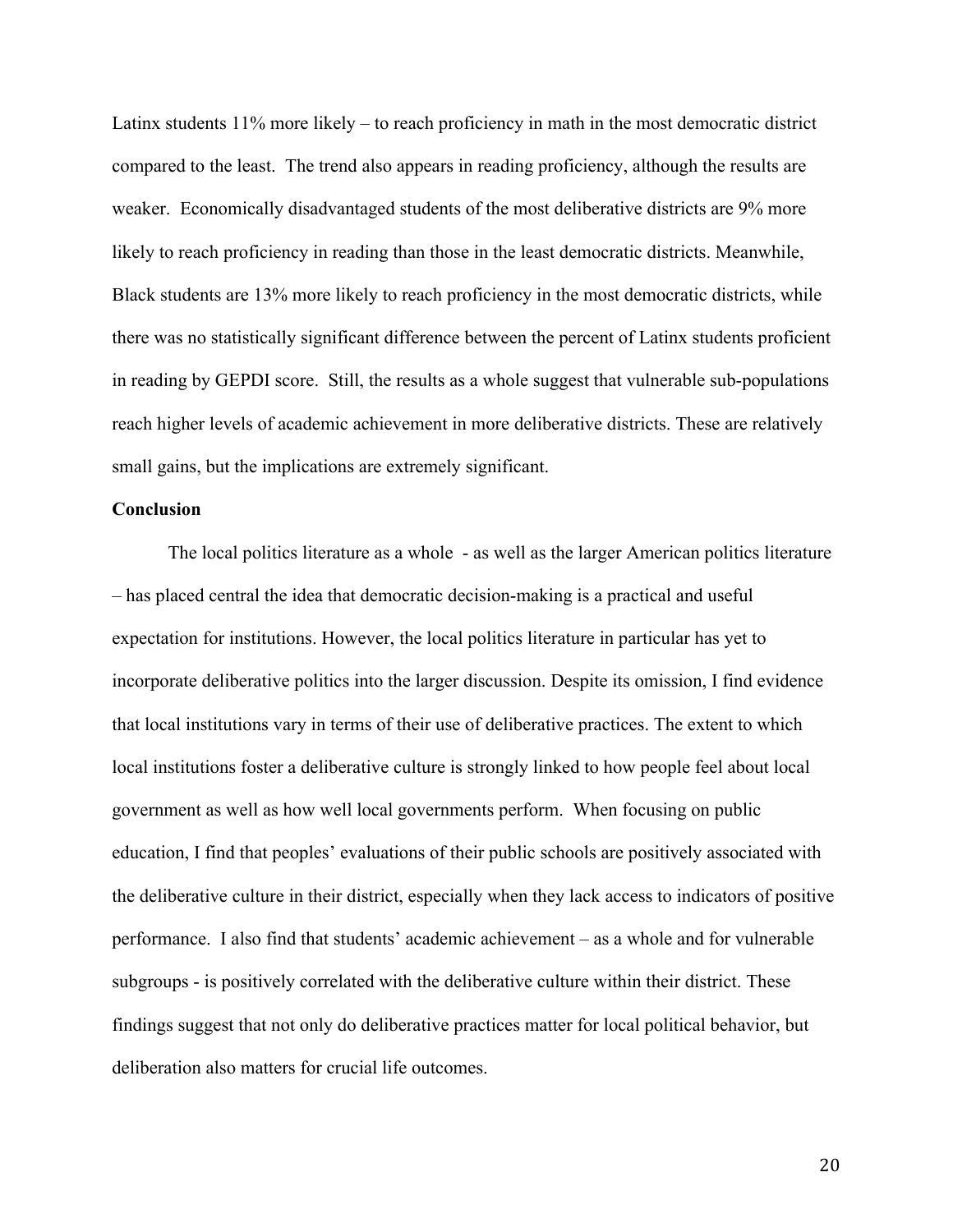Two concerns are the reliance on perceptions as opposed to actual discourse in measuring deliberative culture and the use of cross-sectional design instead of an experiment. The objectivity of the video observations of school board meetings as well as the consistency between elite and non-elite perceptions across spatial levels suggests that the public and elite perceptions are sufficiently reliable, but this approach is not ideal. This leaves open the competing explanation that deliberative culture is simply masking another scenario in which "all good things go together." However, I find deliberative culture doing its strongest work in places where other good things are not happening. This is an important finding that sets the precedence for a larger follow-up study centered on causal-inference.

Nonetheless, there are significant and notable implications emerging from this work. It suggests that positive outcomes can arise when local institutions in places with the most at stake commit to deliberation. It is also important to note that local institutions can face a number of obstacles to in route to creating a deliberative culture. The economic and financial conditions of municipalities still have a powerful imprint on how well local governments perform (Peterson 1981), which was evidence by the null result for the high-performing districts. In addition, racial cleavages also remain a prominent factor in what happens locally (Bobo & Gilliam 1990; Hajnal 2009), and the scholarship on deliberative democracy demonstrates the way in which racial conflict within a community can prevent institutions from engaging in deliberative discourse (Mendelberg & Oleske 2000; Fung 2009; Collins 2018). Racial conflict is especially harmful when evidence suggests that racial and ethnic minority students might perform better academically in school districts with a strong deliberative culture. Similarly, partisan or ideological polarization from national politics can also filter into local politics (Tausanovitch  $\&$ Warsaw 2014), which can disrupt deliberative discourse as well and in turn hurt the educational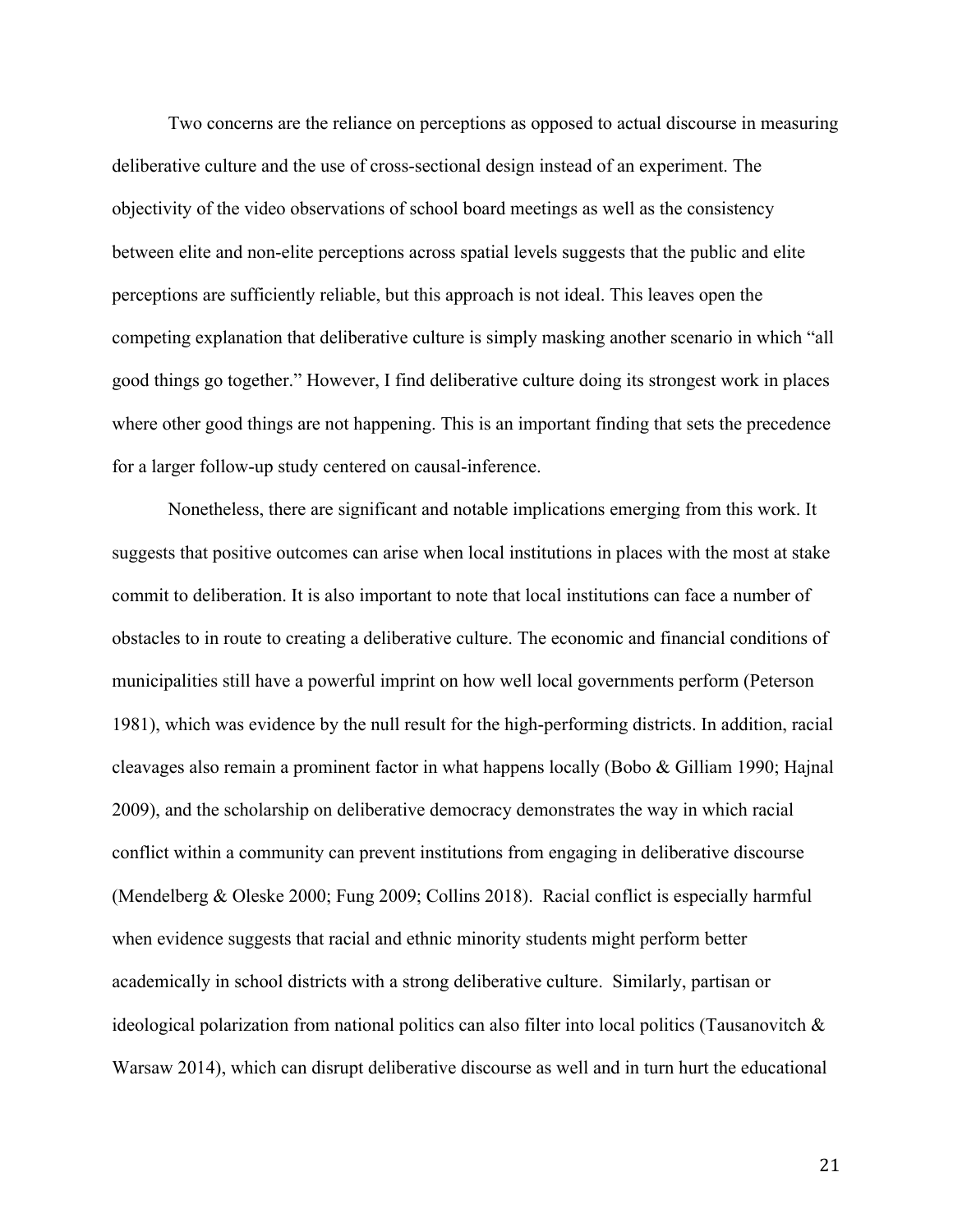experiences of all students, particularly students from poor families. So, as future work continues to uncover the important role that racial and ideological divisions play in local politics, scholarship should also consider how these divisions could impact the capacity for democratic public discourse and the positive outcomes that are associated.

## **References**

Asen, Robert. *Democracy, deliberation, and education*. Vol. 13. Penn State Press, 2015.

- Baiocchi, Gianpaolo. "Participation, activism, and politics: the Porto Alegre experiment and deliberative democratic theory." *Politics & Society* 29, no. 1 (2001): 43-72.
- Barabas, Jason. "How deliberation affects policy opinions." *American Political Science Review* 98, no. 4 (2004): 687-701.
- Barreto, Matt. *Ethnic cues: The role of shared ethnicity in Latino political participation*. University of Michigan Press, 2010.
- Benhabib, Seyla, ed. *Democracy and difference: Contesting the boundaries of the political*. Princeton University Press, 1996.
- Berry, Christopher R., and William G. Howell. "Accountability and local elections: Rethinking retrospective voting." *Journal of Politics* 69, no. 3 (2007): 844-858.
- Bobo, Lawrence, and Franklin D. Gilliam. "Race, sociopolitical participation, and black empowerment." *American Political Science Review* 84, no. 02 (1990): 377-393.
- Cohen, Joshua. "Deliberation and democratic legitimacy." *Debates in Contemporary Political Philosophy: An Anthology*. (1989): 67-92.
- Collins, Jonathan. "Urban representation through deliberation: A theory and test of deliberative democracy at the local level." *Journal of Urban Affairs* (2018): 1-22.
- Chambers, Simone. *Reasonable democracy: Jürgen Habermas and the politics of discourse*. Cornell University Press, 1996.
- Chingos, Matthew M., Michael Henderson, and Martin R. West. "Citizen Perceptions of Government Service Quality: Evidence from Public Schools." *Quarterly Journal of Political Science* 7, no. 4 (2012): 411-445.
- Dahlgren, Peter. "The Internet, public spheres, and political communication: Dispersion and deliberation." *Political communication* 22, no. 2 (2005): 147-162.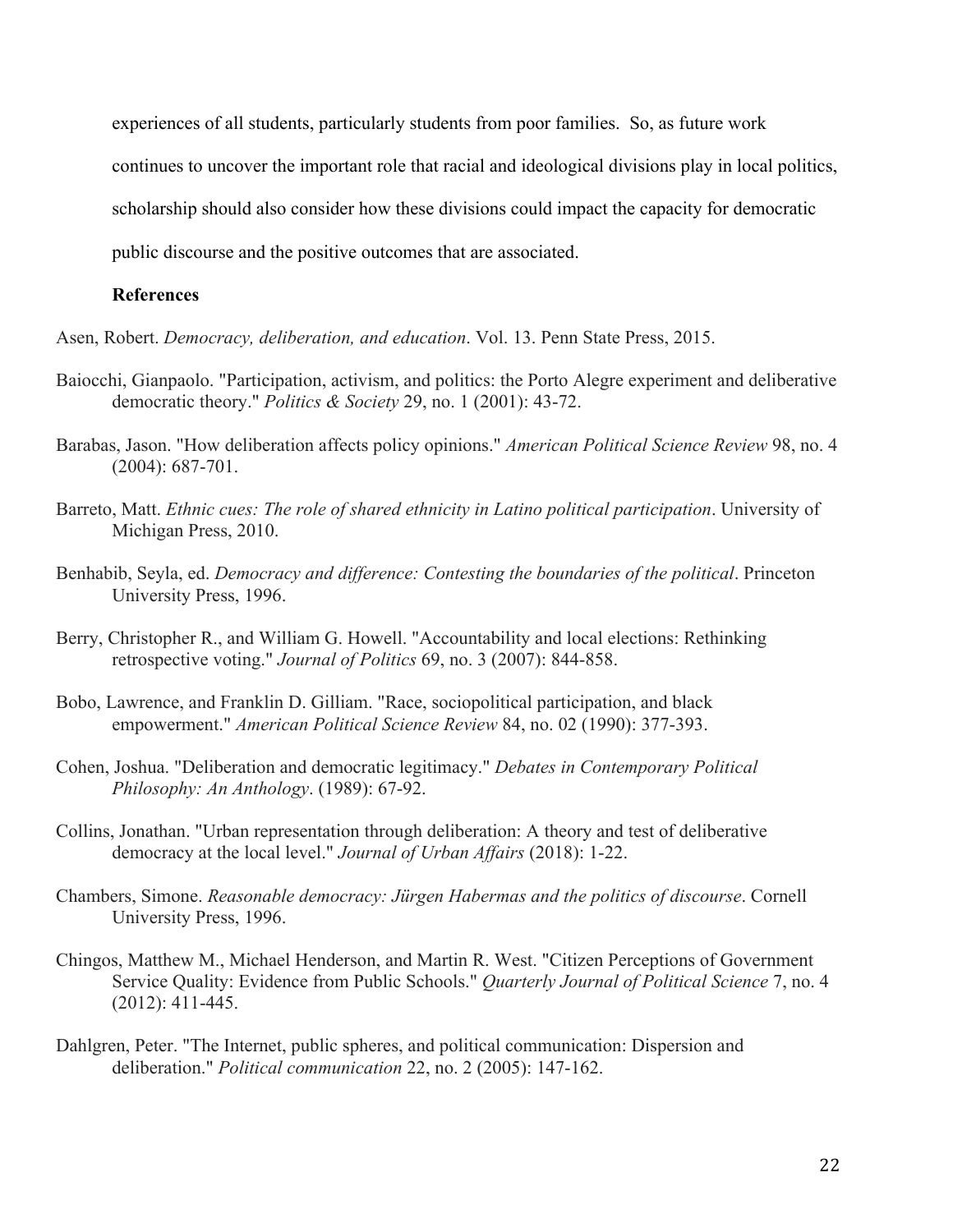- Druckman, James N., and Kjersten R. Nelson. "Framing and deliberation: How citizens' conversations limit elite influence." *American Journal of Political Science* 47, no. 4 (2003): 729-745.
- Dryzek, John S. *Deliberative democracy and beyond: Liberals, critics, contestations*. Oxford University Press on Demand, 2000.
- Esterling, Kevin M., Michael A. Neblo, and David MJ Lazer. "Means, motive, and opportunity in becoming informed about politics: A deliberative field experiment with members of Congress and their constituents." *Public opinion quarterly* 75, no. 3 (2011): 483-503.
- Fiorina, Morris P. "Economic retrospective voting in American national elections: A microanalysis." *American Journal of Political Science* (1978): 426-443.
- Fishkin, James S. *Democracy and deliberation: New directions for democratic reform*. Yale University Press, 1991.
- Fishkin, James S., and Robert C. Luskin. "Experimenting with a democratic ideal: Deliberative polling and public opinion." *Acta Politica* 40, no. 3 (2005): 284-298.
- Flavin, Patrick, and Michael T. Hartney. "Racial Inequality in Democratic Accountability: Evidence from Retrospective Voting in Local Elections." *American Journal of Political Science* 61, no. 3 (2017): 684-697.
- Fung, Archon. *Empowered participation: reinventing urban democracy*. Princeton University Press, 2009.
- Gastil, John. *By popular demand: Revitalizing representative democracy through deliberative elections*. Univ of California Press, 2000.
- Gerber, Elisabeth R., and Daniel J. Hopkins. "When mayors matter: estimating the impact of mayoral partisanship on city policy." *American Journal of Political Science* 55, no. 2 (2011): 326-339.
- Gilliam Jr, Frank D. "Exploring minority empowerment: Symbolic politics, governing coalitions and traces of political style in Los Angeles." *American Journal of Political Science* (1996): 56-81.
- Gutmann, Amy, and Dennis Thompson. *Why deliberative democracy?*. Princeton University Press, 2009.
- Habermas, Jurgen. *The theory of communicative action*. Vol. 2. Beacon press, 1985.
- Hajnal, Zoltan L. *America's uneven democracy: race, turnout, and representation in city politics*. Cambridge University Press, 2009.
- Holbein, John. "Left behind? Citizen responsiveness to government performance information." *American Political Science Review* 110, no. 2 (2016): 353-368.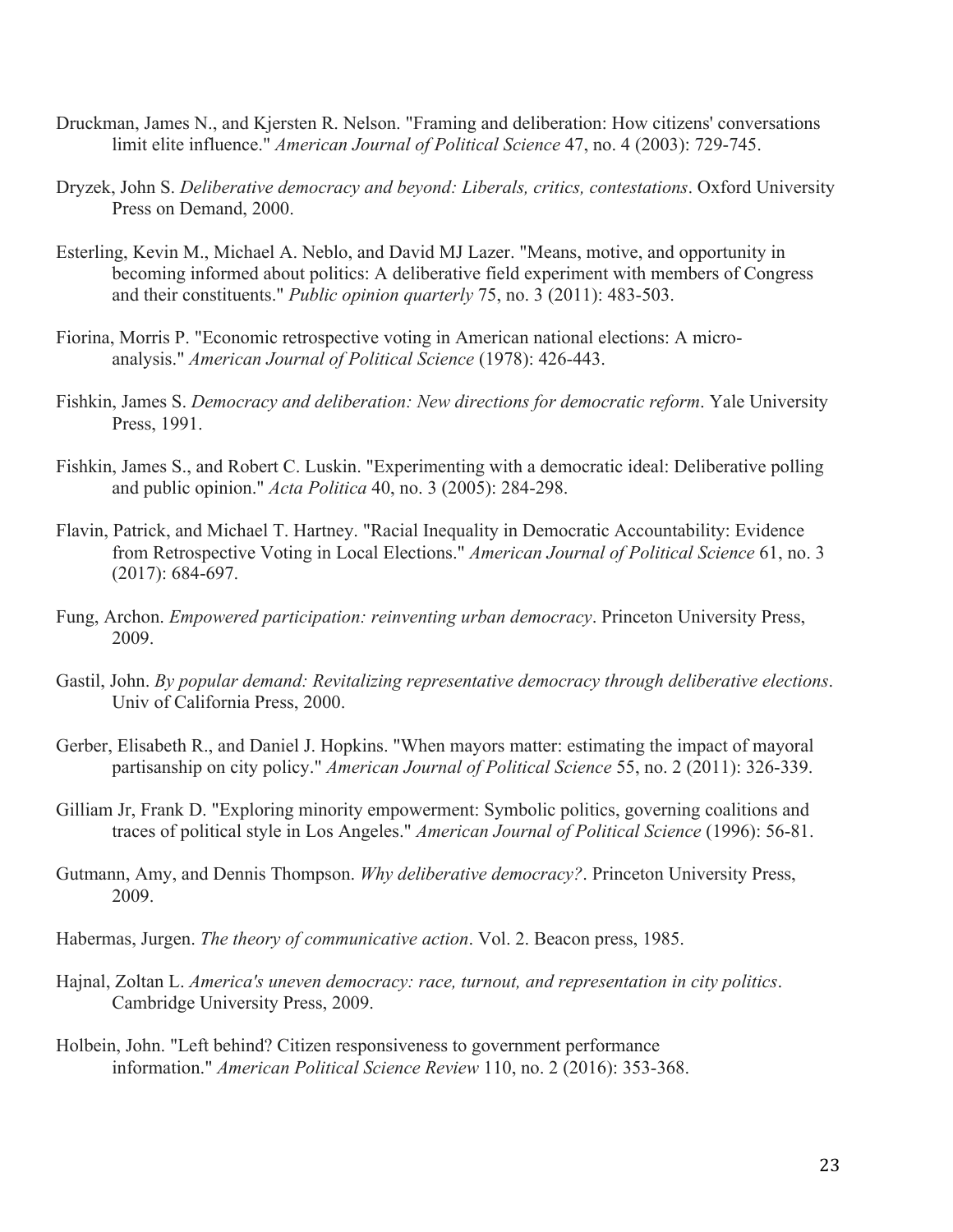Howell, Susan. *Race, Performance, and Approval of Mayors*. Springer, 2007.

- Karpowitz, C. F., & Raphael, C. (2014). *Deliberation, democracy, and civic forums: Improving equality and publicity*. Cambridge University Press.
- Kaufmann, Karen M. *The urban voter: Group conflict and mayoral voting behavior in American cities*. University of Michigan Press, 2004.
- Kogan, Vladimir, Stéphane Lavertu, and Zachary Peskowitz. "Performance federalism and local democracy: Theory and evidence from school tax referenda." *American Journal of Political Science* 60, no. 2 (2016): 418-435.
- Lewis-Beck, Michael S., and Mary Stegmaier. "Economic determinants of electoral outcomes." *Annual Review of Political Science* 3, no. 1 (2000): 183-219.
- Mansbridge, Jane J. *Beyond adversary democracy*. University of Chicago Press, 1983.
- Marschall, Melissa J., and Anirudh VS Ruhil. "Substantive symbols: The attitudinal dimension of black political incorporation in local government." *American Journal of Political Science* 51, no. 1 (2007): 17-33.
- Meier, Kenneth J., and Robert E. England. "Black representation and educational policy: Are they related?." *American Political Science Review* 78, no. 2 (1984): 392-403.
- Meier, Kenneth J., and Amanda Rutherford. *The Politics of African-American Education: Representation, Partisanship, and Educational Equity*. Cambridge University Press, 2016.
- Mendelberg, Tali, and John Oleske. "Race and public deliberation." *Political Communication* 17, no. 2 (2000): 169-191.
- Moe, Terry M. *Special interest: Teachers unions and America's public schools*. Brookings Institution Press, 2011.
- Mooney, Christopher Z. "Bootstrap statistical inference: Examples and evaluations for political science." *American Journal of Political Science* (1996): 570-602.
- Morel, Domingo. *Takeover: Race, education, and American democracy*. Oxford University Press, 2018.
- Neblo, Michael A., Kevin M. Esterling, Ryan P. Kennedy, David MJ Lazer, and Anand E. Sokhey. "Who wants to deliberate—and why?." *American Political Science Review*104, no. 3 (2010): 566-583.
- Oliver, J. Eric. "The effects of metropolitan economic segregation on local civic participation." *American journal of political science* (1999): 186-212.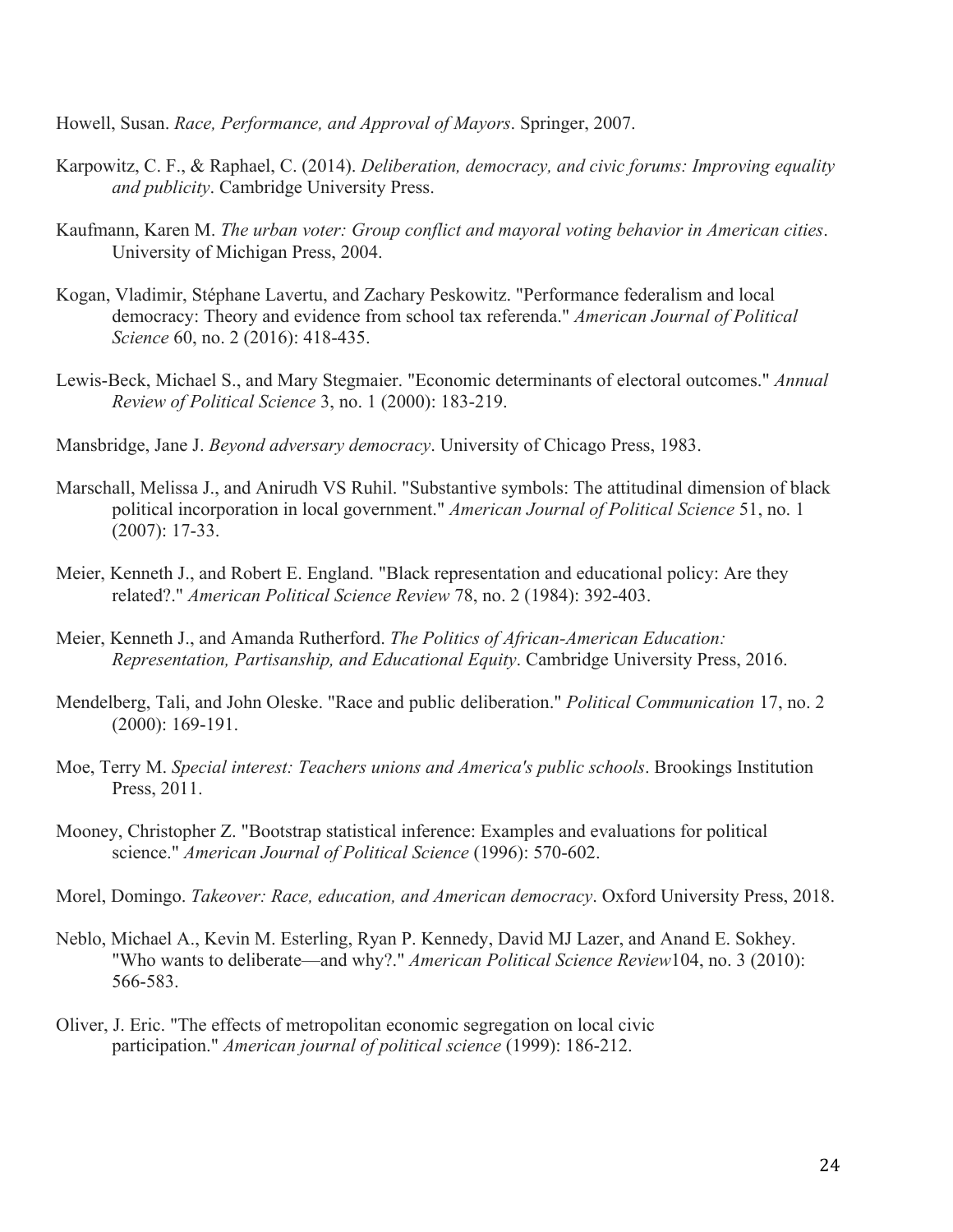- Oliver, J. Eric, Shang E. Ha, and Zachary Callen. *Local elections and the politics of small-scale democracy*. Princeton University Press, 2012.
- Orfield, Gary, Erica D. Frankenberg, and Chungmei Lee. "The Resurgence of School Segregation." *Educational Leadership*60, no. 4 (2003): 16-20.
- Orr, Marion. *Black Social Capital: The Politics of School Reform in Baltimore, 1986-1998. Studies in Government and Public Policy*. University Press of Kansas, Lawrence, KS, 1999.
- Peterson, Paul E. *City limits*. University of Chicago Press, 1981.
- Ryfe, David Michael. "The practice of deliberative democracy: A study of 16 deliberative organizations." *Political Communication* 19, no. 3 (2002): 359-377.
- Schueler, Beth E., and Martin R. West. "Sticker shock: How information affects citizen support for public school funding." *Public opinion quarterly* 80, no. 1 (2015): 90-113.
- Stone, Clarence N., Jeffrey R. Henig, Bryan D. Jones, and Carol Pierannunzi. *Building Civic Capacity: The Politics of Reforming Urban Schools. Studies in Government and Public Policy*. University Press of Kansas, Lawrence, 2001.
- Tate, Katherine. Black faces in the mirror: African Americans and their representatives in the US Congress. Princeton University Press, 2003.
- Tausanovitch, Chris, and Christopher Warshaw. "Representation in municipal government." *American Political Science Review* 108, no. 03 (2014): 605-641.
- Warren, Mark E., and Hilary Pearse, eds. *Designing deliberative democracy: The British Columbia citizens' assembly*. Cambridge University Press, 2008.
- Wright, Scott, and John Street. "Democracy, deliberation and design: the case of online discussion forums." *New media & society* 9, no. 5 (2007): 849-869.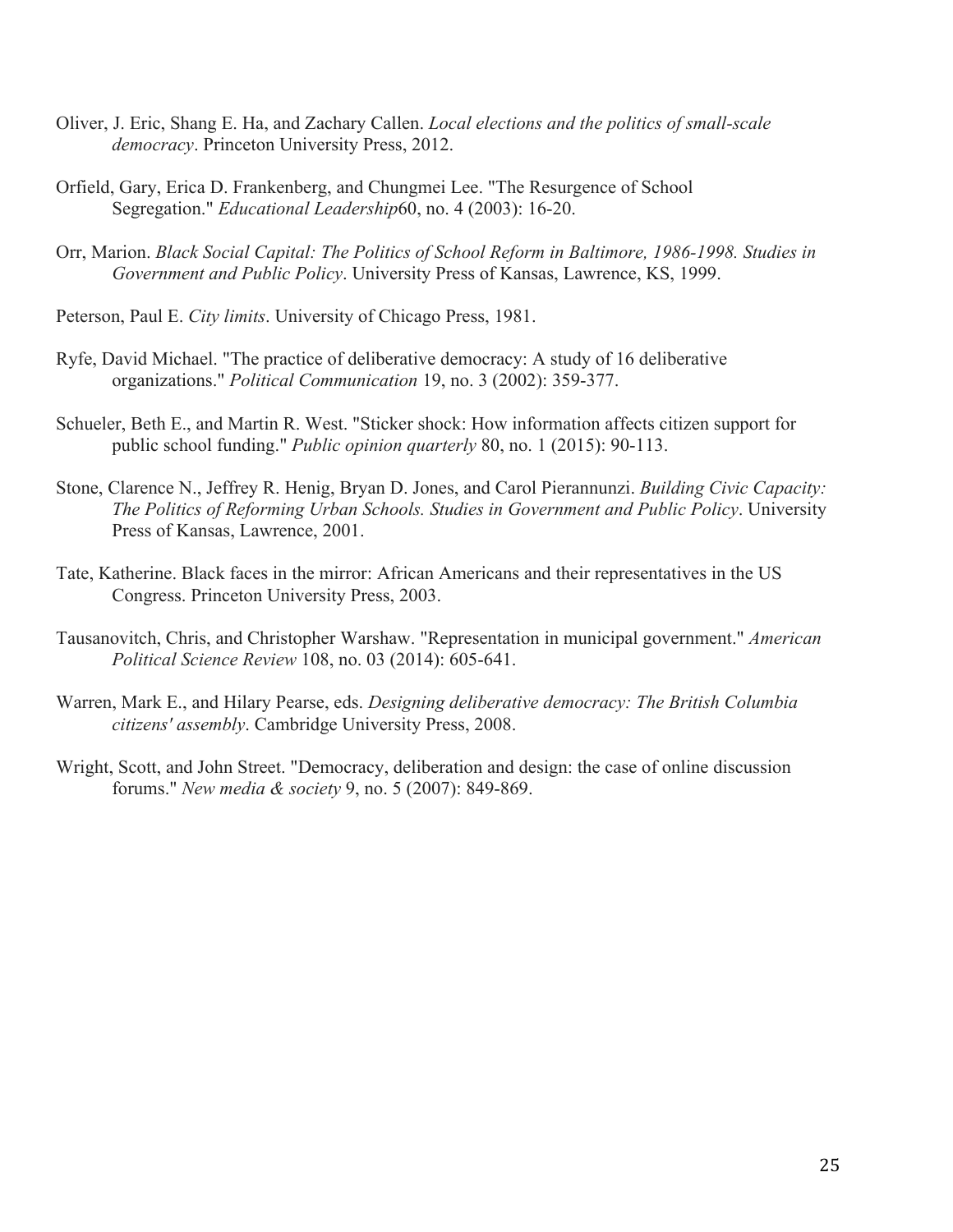## **Table 1: Public Perceptions of Deliberation Index (PPDI) [Survey of Local Residents - National]**

| In the past year, about how many public<br>meetings have you attended, if any, where<br>the direction or policies of the schools in<br>your district were discussed – none, one or<br>two meetings, three or four, or more than<br>that?                           | Attended at least one<br>35%<br>meeting:<br>65%<br>Attended no meetings:                                                                                                                |
|--------------------------------------------------------------------------------------------------------------------------------------------------------------------------------------------------------------------------------------------------------------------|-----------------------------------------------------------------------------------------------------------------------------------------------------------------------------------------|
| When your school district sets policies on<br>things like discipline, spending or<br>curriculum, does the district usually make a<br>formal effort to get the public's input, does<br>it usually proceed without public input, or<br>don't you know enough to say? | District usually makes a formal effort to<br>$\bullet$<br>get public's input: 17%<br>District usually proceeds without public<br>$\bullet$<br>input or Don't know enough to say:<br>83% |
| Do you think the officials and<br>administrators in your school district really<br>listen and take into account the education<br>issues that people in the community care<br>about, is this not happening, or don't you<br>know enough to say?                     | They listen and take into<br>account education issues<br>35%<br>people care about:<br>This is not happening/don't know<br>$\bullet$<br>enough to say:<br>65%                            |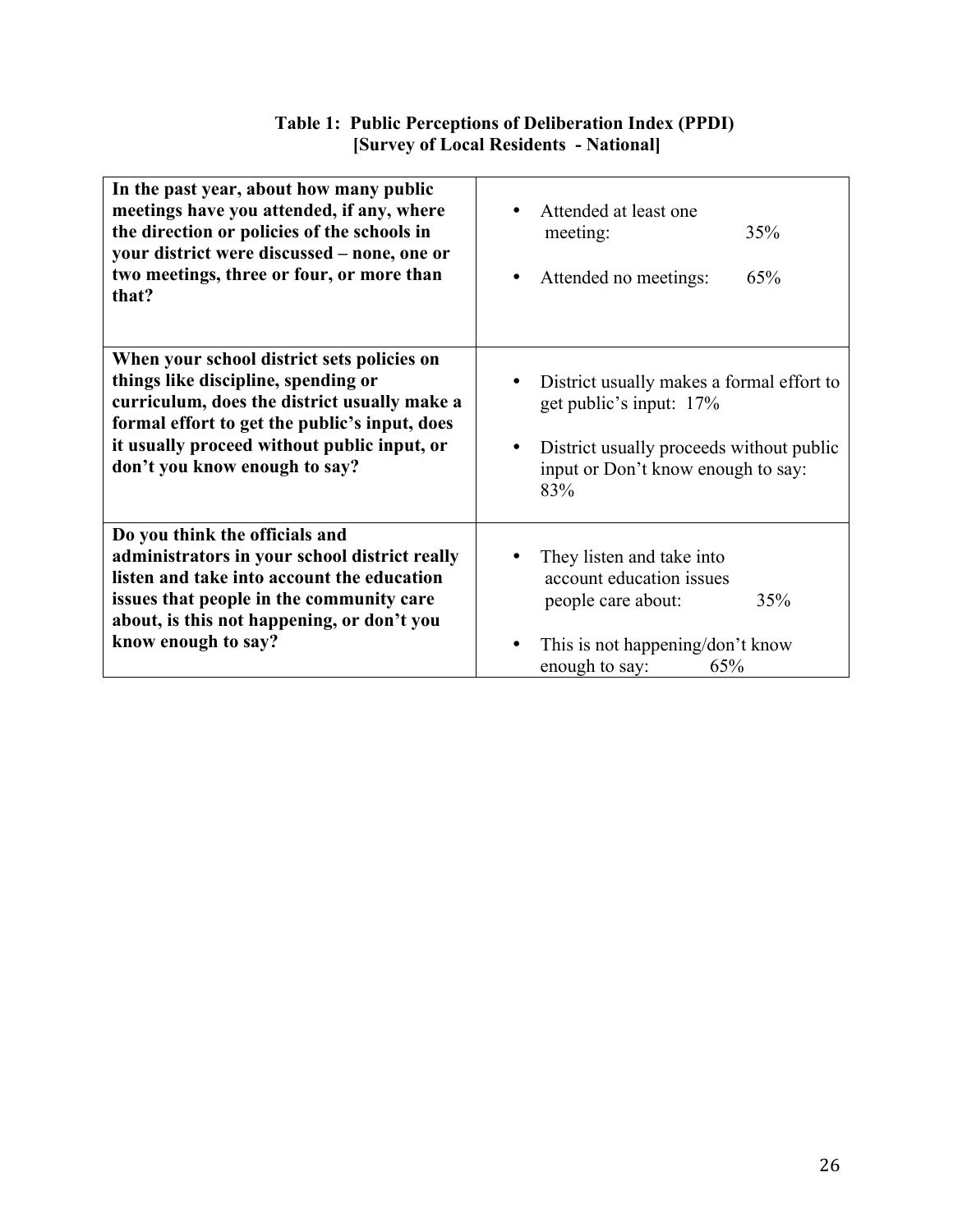# **Table 2: Governing Elite Perceptions of Deliberation Index (GEPDI) [Survey of Superintendents – Los Angeles]**

**Are community members open-minded when considering different viewpoints on a topic?** • Always:  $6\%$ <br>• Usually:  $58\%$ • Usually: • Sometimes: 21% • Never: 2% **Are community members interested in pursuing district-wide interests (as opposed to group/individual interests)?** • Always:  $17%$ • Usually: 45% • Sometimes: 34% • Never:  $2\%$ **Are board members interested in pursuing district-wide interests (as opposed to group/individual interests)?** • Always:  $51\%$ • Usually:  $36\%$ • Sometimes:  $9\%$ • Never:  $2\%$ **Are community members involved in the policy-making process along with district officials?** • Always:  $13\%$ • Usually: 38% • Sometimes: 24% • Never:  $2\%$ **Once a policy decision is reached, do district officials take time to justify decisions to community members?** • Always:  $25%$ • Usually:  $42\%$ • Sometimes: 28% • Never:  $4\%$ **Does a demographically-diverse representation of individuals provide input at board meetings (as opposed to a homogenous group)?** • Always:  $15%$ Usually:  $40\%$ • Sometimes: 30% • Never:  $13\%$ 

**The following questions ask you to reflect on school board meetings in your district:**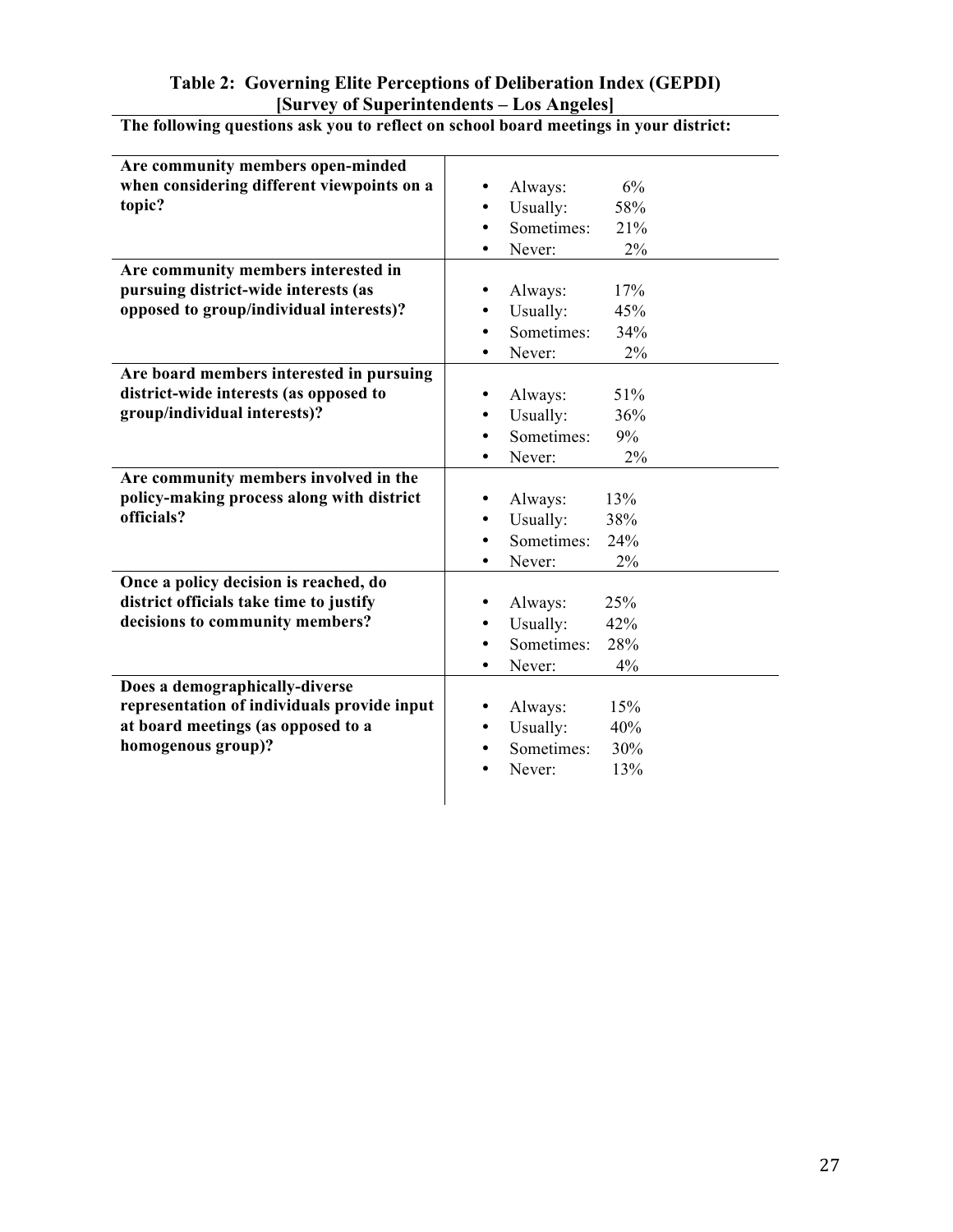| <b>Table 3: Comparing Public Meeting Observations</b>                                                                                                                                                                                                                                                                                                  |                     |                  |  |  |  |  |
|--------------------------------------------------------------------------------------------------------------------------------------------------------------------------------------------------------------------------------------------------------------------------------------------------------------------------------------------------------|---------------------|------------------|--|--|--|--|
|                                                                                                                                                                                                                                                                                                                                                        | District A          | District B       |  |  |  |  |
| <b>School Board Meeting Observations</b>                                                                                                                                                                                                                                                                                                               |                     |                  |  |  |  |  |
| <b>Response to Comment Per Month</b>                                                                                                                                                                                                                                                                                                                   | 26%                 | 13%              |  |  |  |  |
| <b>Total Public Comments</b>                                                                                                                                                                                                                                                                                                                           | 105                 | 190              |  |  |  |  |
| <b>Total Response to Comments</b>                                                                                                                                                                                                                                                                                                                      | 25                  | 22               |  |  |  |  |
|                                                                                                                                                                                                                                                                                                                                                        |                     |                  |  |  |  |  |
| <b>Elite Perceptions of Democracy</b>                                                                                                                                                                                                                                                                                                                  |                     |                  |  |  |  |  |
| <b>Democracy Index Score</b>                                                                                                                                                                                                                                                                                                                           | 13 (of 18)          | $7($ of 18 $)$   |  |  |  |  |
| <b>Viewpoint Exchange</b>                                                                                                                                                                                                                                                                                                                              | 2                   | 2                |  |  |  |  |
| <b>Decision Justification</b>                                                                                                                                                                                                                                                                                                                          | $\overline{3}$      | 1                |  |  |  |  |
| <b>Diversity</b>                                                                                                                                                                                                                                                                                                                                       | $\overline{2}$      | $\boldsymbol{0}$ |  |  |  |  |
| <b>Common Good (Community)</b>                                                                                                                                                                                                                                                                                                                         | $\overline{2}$      | $\mathbf{1}$     |  |  |  |  |
| <b>Common Good (Board)</b>                                                                                                                                                                                                                                                                                                                             | $\overline{3}$      | $\overline{2}$   |  |  |  |  |
| <b>Collective Decision-Making</b>                                                                                                                                                                                                                                                                                                                      | $\mathbf{1}$        | $\mathbf{1}$     |  |  |  |  |
|                                                                                                                                                                                                                                                                                                                                                        |                     |                  |  |  |  |  |
| <b>Ecological Factors</b>                                                                                                                                                                                                                                                                                                                              |                     |                  |  |  |  |  |
| <b>Enrollment Size</b>                                                                                                                                                                                                                                                                                                                                 | $5,000 -$<br>10,000 | $5,000 - 10,000$ |  |  |  |  |
| <b>Percent Student Poverty</b>                                                                                                                                                                                                                                                                                                                         | >40%                | $> 20\%$         |  |  |  |  |
| <b>Ethnic Diversity Index*</b>                                                                                                                                                                                                                                                                                                                         | 60                  | 59               |  |  |  |  |
| Note: All estimates are averages except elite perceptions. Elite perceptions measures are scored<br>responses to superintendent surveys. Approximate averages are not provided in order to preserve the<br>identity of the district superintendents.                                                                                                   |                     |                  |  |  |  |  |
| * The state of California provides the Ethnic Diversity Index. This measure captures how evenly<br>distributed the racial-ethnic composition of the district relative to the state. Scores range from 0-100.<br>Higher scores indicate more diversity. According to the Education Data Partnership, the highest score<br>in the state is currently 76. |                     |                  |  |  |  |  |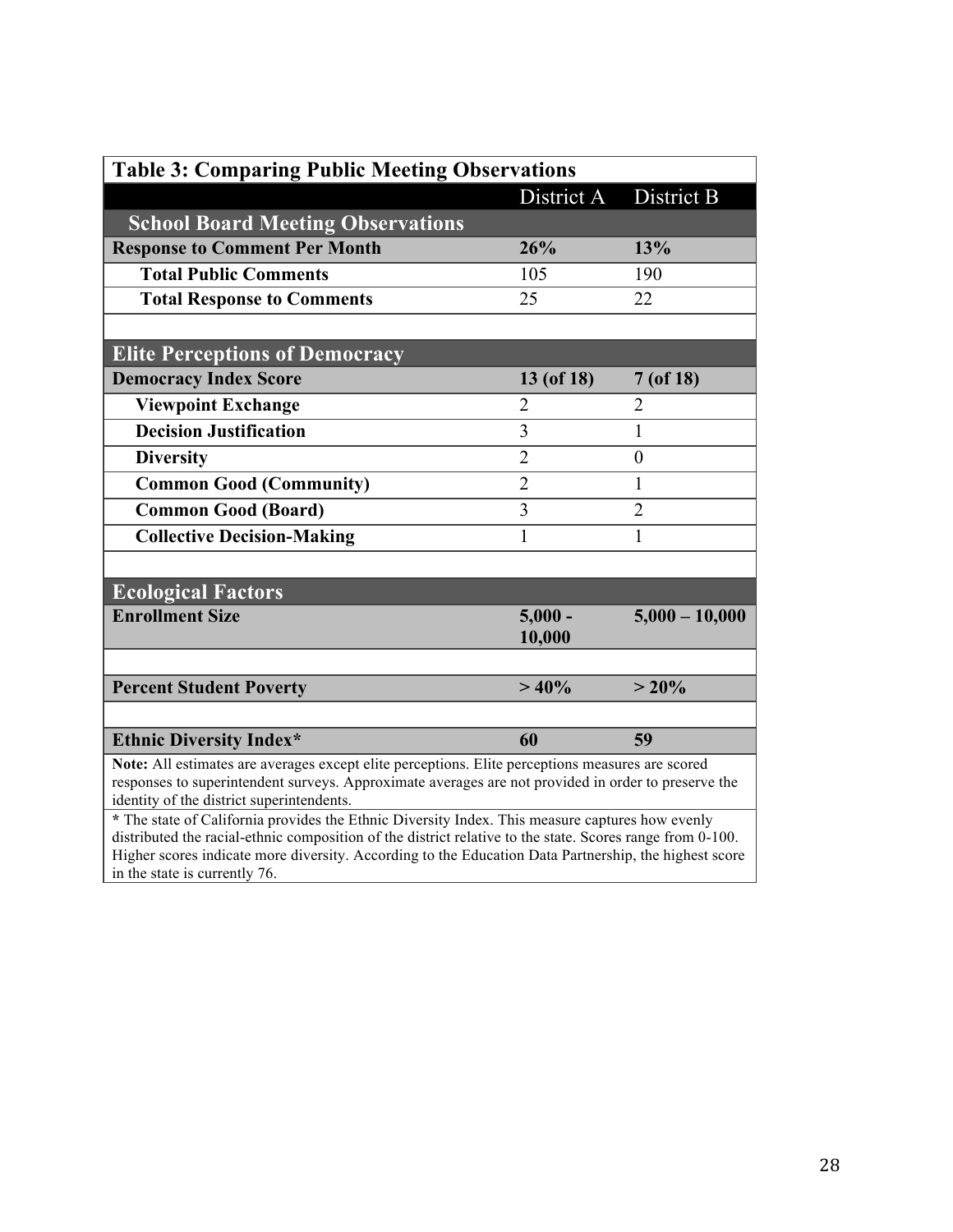|                                     | <b>Schools are Quality</b> | <b>Money's Worth</b> |
|-------------------------------------|----------------------------|----------------------|
| Deliberation (resident perceptions) | $0.376***$                 | $0.387***$           |
|                                     | (0.093)                    | (0.093)              |
| Parent Active in Schools            | 0.311                      | 0.119                |
|                                     | (0.346)                    | (0.317)              |
| <b>Strong Community</b>             | $0.727***$                 | $0.496**$            |
|                                     | (0.158)                    | (0.172)              |
| Civic Group Member                  | $-0.086$                   | $-0.086$             |
|                                     | (0.179)                    | (0.188)              |
| Voter (Self-Reported)               | $-0.144$                   | 0.130                |
|                                     | (0.172)                    | (0.182)              |
| Well Informed                       | $0.413*$                   | $0.631***$           |
|                                     | (0.187)                    | (0.188)              |
| Special Interest in Control         | $-0.044$                   | $-0.151$             |
|                                     | (0.157)                    | (0.171)              |
| <b>Urban District</b>               | $-0.428*$                  | $-0.100$             |
|                                     | (0.176)                    | (0.196)              |
| Parent                              | 0.273                      | $-0.171$             |
|                                     | (0.204)                    | (0.217)              |
| Homeowner                           | $-0.081$                   | $-0.019$             |
|                                     | (0.185)                    | (0.207)              |
| <b>Education Attainment</b>         | $-0.078$                   | $-0.054$             |
|                                     | (0.183)                    | (0.193)              |
| Income                              | 0.153                      | 0.312                |
|                                     | (0.183)                    | (0.189)              |
| <b>Black</b>                        | $-0.671$                   | $-0.575$             |
|                                     | (0.280)                    | (0.331)              |
| Latinx                              | $-0.446$                   | $-0.538$             |
|                                     | (0.315)                    | (0.398)              |
| Female                              | 0.248                      | 0.184                |
|                                     | (0.156)                    | (0.168)              |
| Observations                        | 809                        | 809                  |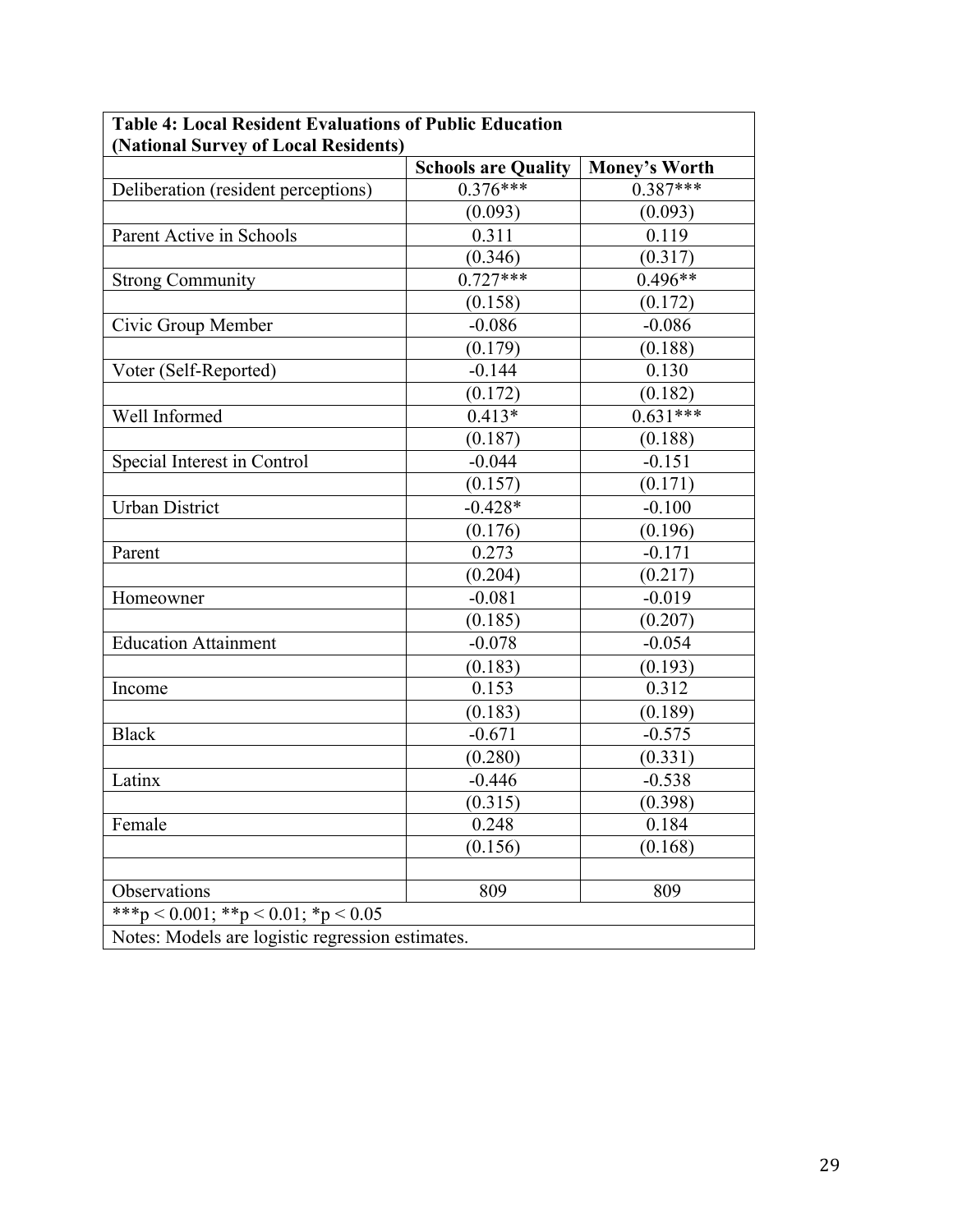| Table 5: Local Resident Evaluations of Public Education for Respondents Not Involved in Schools, Without a |            |                            |           |                              |            |            |
|------------------------------------------------------------------------------------------------------------|------------|----------------------------|-----------|------------------------------|------------|------------|
| <b>Strong Sense of Community, and Low in Information (National Survey of Local Residents)</b>              |            |                            |           |                              |            |            |
|                                                                                                            |            | <b>Schools are Quality</b> |           | <b>Getting Money's Worth</b> |            |            |
|                                                                                                            | Low        | <b>Not</b>                 | Weak      | Low                          | Not        | Weak       |
|                                                                                                            | Info       | Involved                   | Comm.     | Info                         | Involved   | Comm.      |
| Deliberation (resident perceptions)                                                                        | $0.311**$  | $0.406***$                 | $0.401**$ | $\overline{0.352}$ **        | $0.325***$ | $0.450***$ |
|                                                                                                            | (0.116)    | (0.098)                    | (0.132)   | (0.126)                      | (0.098)    | (0.147)    |
| <b>Strong Community</b>                                                                                    | $0.681***$ | $0.775***$                 |           | 0.510                        | $0.589**$  |            |
|                                                                                                            | (0.185)    | (0.164)                    |           | (0.220)                      | (0.181)    |            |
| Civic Group Member                                                                                         | $-0.125$   | $-0.133$                   | 0.011     | $-0.046$                     | $-0.183$   | $-0.085$   |
|                                                                                                            | (0.215)    | (0.187)                    | (0.255)   | (0.249)                      | (0.202)    | (0.307)    |
| Voter (Self-Reported)                                                                                      | $-0.193$   | $-0.224$                   | $-0.195$  | 0.170                        | 0.118      | $-0.182$   |
|                                                                                                            | (0.205)    | (0.177)                    | (0.241)   | (0.238)                      | (0.189)    | (0.292)    |
| Well Informed                                                                                              |            | $0.469*$                   | 0.437     |                              | $0.595**$  | $0.643*$   |
|                                                                                                            |            | (0.195)                    | (0.262)   |                              | (0.196)    | (0.295)    |
| Special Interest in Control                                                                                | 0.297      | 0.003                      | $-0.061$  | 0.123                        | $-0.054$   | 0.237      |
|                                                                                                            | (0.182)    | (0.164)                    | (0.216)   | (0.217)                      | (0.180)    | (0.265)    |
| <b>Urban District</b>                                                                                      | $-0.216$   | $-0.342$                   | $-0.499*$ | $-0.081$                     | $-0.021$   | $-0.417$   |
|                                                                                                            | (0.207)    | (0.183)                    | (0.246)   | (0.251)                      | (0.203)    | (0.317)    |
| Parent                                                                                                     | 0.371      |                            | $-0.242$  | 0.011                        |            | $-0.482$   |
|                                                                                                            | (0.247)    |                            | (0.284)   | (0.283)                      |            | (0.369)    |
| Parent Involved in School                                                                                  | 0.409      |                            | 1.004     | $-0.522$                     |            | 0.676      |
|                                                                                                            | (0.509)    |                            | (0.564)   | (0.571)                      |            | (0.563)    |
| Homeowner                                                                                                  | 0.004      | $-0.121$                   | $-0.103$  | 0.031                        | $-0.064$   | $-0.043$   |
|                                                                                                            | (0.215)    | (0.190)                    | (0.244)   | (0.263)                      | (0.213)    | (0.298)    |
| <b>Education Attainment</b>                                                                                | 0.102      | $-0.146$                   | $-0.268$  | $-0.099$                     | $-0.065$   | 0.205      |
|                                                                                                            | (0.219)    | (0.189)                    | (0.265)   | (0.258)                      | (0.205)    | (0.311)    |
| Income                                                                                                     | 0.137      | 0.256                      | $-0.058$  | 0.244                        | 0.394      | 0.180      |
|                                                                                                            | (0.216)    | (0.189)                    | (0.261)   | (0.245)                      | (0.199)    | (0.310)    |
| <b>Black</b>                                                                                               | $-0.759*$  | $-0.598$                   | $-0.887*$ | $-1.316*$                    | $-0.328$   | $-0.345$   |
|                                                                                                            | (0.355)    | (0.301)                    | (0.376)   | (0.623)                      | (0.355)    | (0.469)    |
| Latinx                                                                                                     | $-0.378$   | $-0.583$                   | $-0.583$  | $-0.472$                     | $-0.386$   | $-0.757$   |
|                                                                                                            | (0.365)    | (0.329)                    | (0.433)   | (0.507)                      | (0.402)    | (0.652)    |
| Female                                                                                                     | 0.237      | 0.281                      | 0.145     | 0.260                        | 0.243      | $-0.014$   |
|                                                                                                            | (0183)     | (0.162)                    | (0.216)   | (0.218)                      | (0.177)    | (0.264)    |
|                                                                                                            |            |                            |           |                              |            |            |
| Observations                                                                                               | 584        | 731                        | 395       | 584                          | 731        | 395        |
| ***p < 0.001; **p < 0.01; *p < 0.05                                                                        |            |                            |           |                              |            |            |
| Notes: Models are logistic regression estimates.                                                           |            |                            |           |                              |            |            |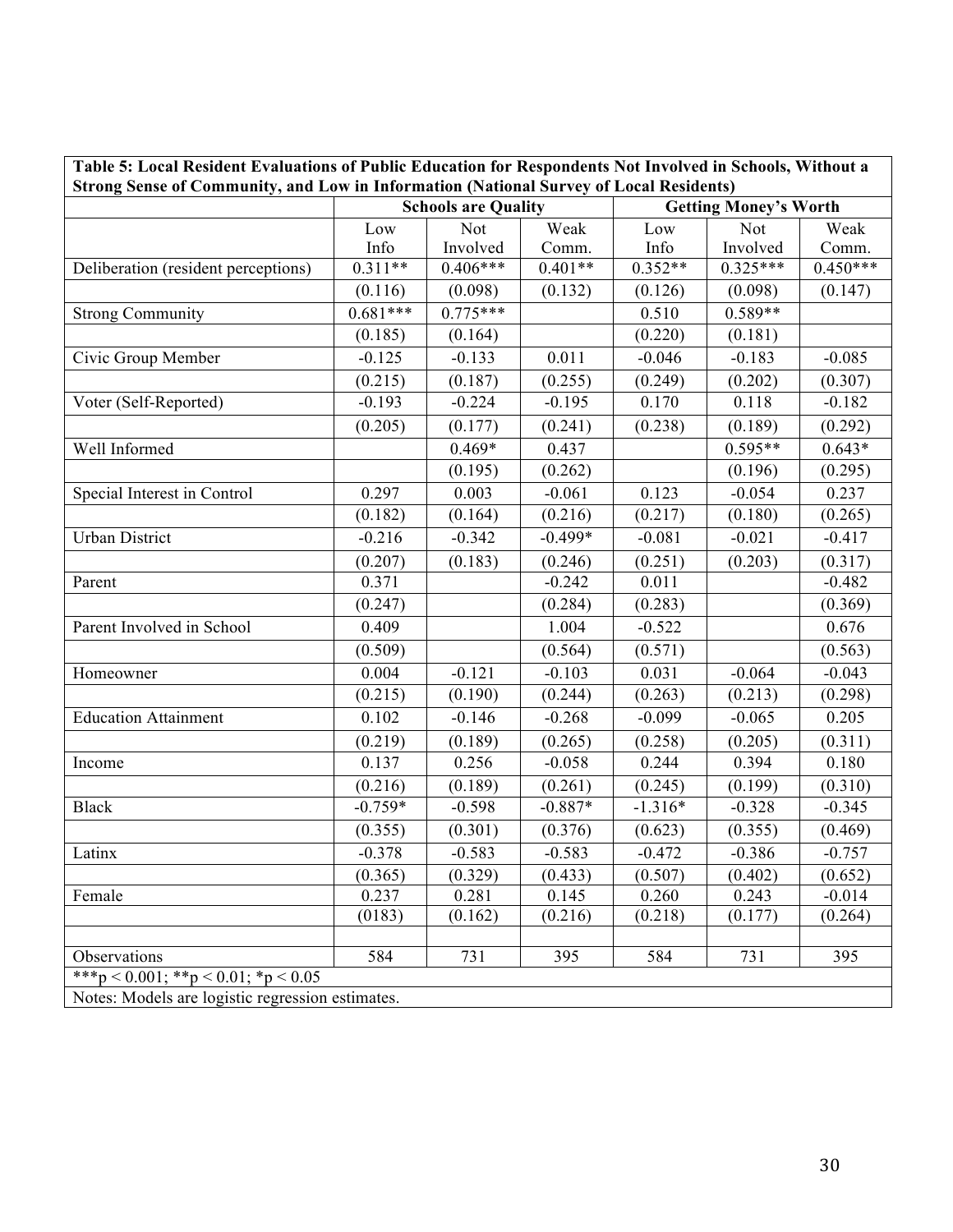| Table 6: Local Resident Evaluations of Public Education (Los Angeles County) |                      |                               |                  |                      |  |  |  |
|------------------------------------------------------------------------------|----------------------|-------------------------------|------------------|----------------------|--|--|--|
|                                                                              |                      | Satisfied With School Quality |                  |                      |  |  |  |
|                                                                              | Deliberation         | Deliberation +                | Low              | High                 |  |  |  |
|                                                                              |                      | Performance                   | Performance      | Performance          |  |  |  |
| District-Level Factors                                                       |                      |                               |                  |                      |  |  |  |
| Deliberation (elite perceptions)                                             | $0.010*$             | 0.008                         | $0.017***$       | 0.010                |  |  |  |
|                                                                              | (0.005)              | (0.005)                       | (0.006)          | (0.012)              |  |  |  |
| Math Proficiency Rate                                                        |                      | 0.003                         | $0.011**$        | $-0.003$             |  |  |  |
|                                                                              |                      | (0.002)                       | (0.004)          | (0.005)              |  |  |  |
| Ideology Alignment                                                           | 0.048                | $-0.050$                      | 0.050            | 0.083                |  |  |  |
|                                                                              | (0.041)              | (0.041)                       | (0.052)          | (0.065)              |  |  |  |
| School Board Election Turnout                                                | $-0.001$             | $-0.001$                      | $0.006*$         | $-0.005**$           |  |  |  |
|                                                                              | (0.002)              | (0.002)                       | (0.003)          | (0.002)              |  |  |  |
| At-Large School Board Elections                                              | $-0.010$             | $-0.021$                      | $-0.001$         | $-0.005$             |  |  |  |
|                                                                              | (0.062)              | (0.038)                       | (0.049)          | (0.130)              |  |  |  |
| Policy Awareness (elite perceptions)                                         | 0.026                | $-0.034**$                    | $-0.058**$       | $-0.003$             |  |  |  |
|                                                                              | (0.015)              | (0.014)                       | (0.022)          | (0.030)              |  |  |  |
| <b>Student Poverty Rate</b>                                                  | $-0.002***$          | $-0.001$                      | $-0.002$         | $-0.002$             |  |  |  |
|                                                                              | (0.001)              | (0.001)                       | (0.003)          | (0.002)              |  |  |  |
| Individual-Level Factors                                                     |                      |                               |                  |                      |  |  |  |
| Homeowner                                                                    | $-0.027$             | $-0.027$                      | $-0.046$         | 0.031                |  |  |  |
|                                                                              | (0.024)              | (0.024)                       | (0.027)          | (0.054)              |  |  |  |
| Married                                                                      | 0.012                | 0.012                         | 0.023            | $-0.100$             |  |  |  |
|                                                                              | (0.023)              | (0.023)                       | (0.025)          | (0.056)              |  |  |  |
| Parent                                                                       | $-0.009$             | $-0.009$                      | $-0.023$         | $0.132*$             |  |  |  |
|                                                                              | (0.026)              | (0.025)                       | (0.028)          | (0.061)              |  |  |  |
| Some College                                                                 | $-0.050$             | $-0.049$                      | $-0.038$         | $-0.123$             |  |  |  |
|                                                                              | (0.032)              | (0.032)                       | (0.035)          | (0.077)              |  |  |  |
| College Graduate                                                             | $-0.050$             | $-0.048$                      | $-0.053$         | $-0.008$             |  |  |  |
|                                                                              | (0.031)              | (0.032)                       | (0.034)          | (0.072)              |  |  |  |
| <b>Beyond College</b>                                                        | $-0.062$             | $-0.062$                      | $-0.061$         | $-0.072$             |  |  |  |
|                                                                              | (0.036)<br>0.025     | (0.036)                       | (0.039)          | (0.085)              |  |  |  |
| <b>Working Class</b>                                                         |                      | 0.024                         | 0.012            | $0.195*$             |  |  |  |
| Middle Class                                                                 | (0.034)<br>$0.069**$ | (0.034)<br>$0.068**$          | (0.036)<br>0.056 | (0.096)<br>$0.210*$  |  |  |  |
|                                                                              | (0.032)              | (0.032)                       | (0.034)          |                      |  |  |  |
| <b>Upper Class</b>                                                           | 0.070                | 0.070                         | 0.044            | (0.091)<br>$0.277**$ |  |  |  |
|                                                                              | (0.028)              | (0.042)                       | (0.045)          | (0.109)              |  |  |  |
| Citizen                                                                      | $-0.071***$          | $-0.070***$                   | $-0.096***$      | 0.047                |  |  |  |
|                                                                              | (0.028)              | (0.028)                       | (0.031)          | (0.065)              |  |  |  |
| <b>Black</b>                                                                 | $-0.010$             | $-0.006$                      | $-0.004$         | 0.060                |  |  |  |
|                                                                              | (0.033)              | (0.034)                       | (0.036)          | (0.128)              |  |  |  |
|                                                                              | 0.029                | 0.028                         | 0.018            | $-0.039$             |  |  |  |
| Latinx                                                                       | (0.034)              | (0.034)                       | (0.038)          | (0.079)              |  |  |  |
| Asian                                                                        | 0.007                | 0.001                         | $-0.015$         | 0.050                |  |  |  |
|                                                                              | (0.035)              | (0.036)                       | (0.039)          | (0.079)              |  |  |  |
|                                                                              | $0.083***$           | $0.083***$                    | $0.103***$       | $-0.041$             |  |  |  |
| Liberal                                                                      | (0.026)              | (0.026)                       | (0.028)          | (0.065)              |  |  |  |
| Moderate                                                                     | 0.025                | 0.025                         | 0.029            | 0.034                |  |  |  |
|                                                                              | (0.029)              | (0.029)                       | (0.031)          | (0.077)              |  |  |  |
| Observations (District-Level)                                                | 47                   | 47                            | 23               | 24                   |  |  |  |
| Observations (Individual-Level)                                              | 1890                 | 1890                          | 1628             | 262                  |  |  |  |
| ***p < 0.001; **p < 0.01; *p < 0.05                                          |                      |                               |                  |                      |  |  |  |
| Notes: Models are fixed effects estimates from multi-level model estimations |                      |                               |                  |                      |  |  |  |
|                                                                              |                      |                               |                  |                      |  |  |  |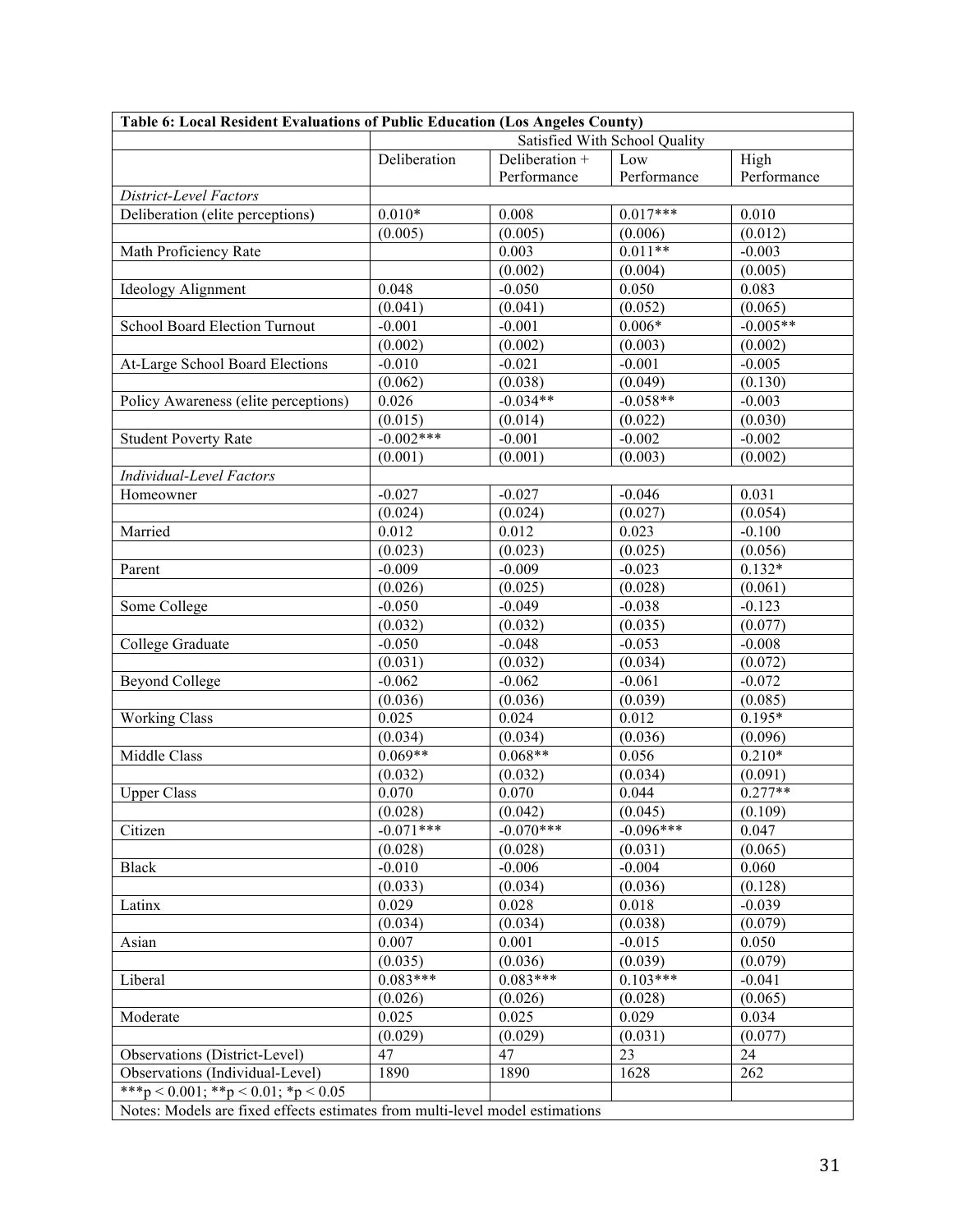## **Figure 1: Rate of Board Response to Public Comment by Month for District A and District B (Sep. 2015-Dec. 2016)**



**Figure 2: District Resident School Satisfaction as their Superintendent's Perception of Deliberation Shifts One Unit Controlling for Student Performance**